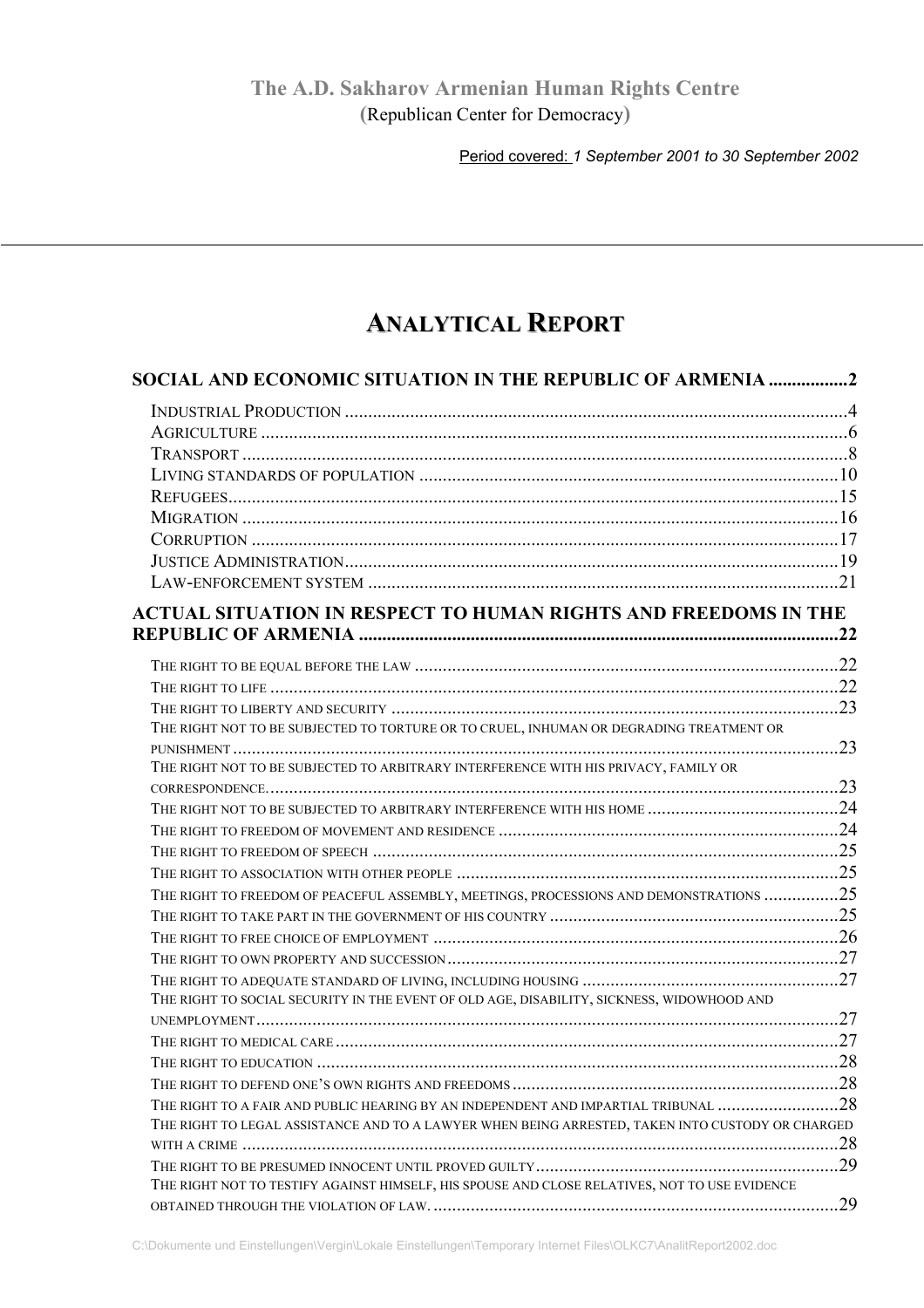# **Social and Economic Situation in the Republic of Armenia**

Social and economic situation in the Republic of Armenia is reported by the National Statistics Department of the Republic of Armenia in its monthly reports based on summarized reports of branch and local departments and ministries, generalized supplementary calculations, findings of relevant investigations as well as on informational and printed materials approved by the National Statistics Council in compliance with the National Statistics Program.

Since April of 1999 monthly reports have been drawn up in conformity with the standard distribution scheme proposed by the International Monetary Fund for statistical information on national economy and finance to be reported.

It should be noted that quarterly, semi-annual and annual reports are mostly drawn up as summaries of previous monthly reports and they seem to be not so much different by their framework or contents.

Unfortunately, none of the above reports contain any analytical section, and, the most important thing, there are neither specific, nor physical indicators to characterize the efficiency of national economy as a whole or as of its constituents for the reporting period. Thus, the whole industry statistics is described through the following indicators: "Volume of industrial production", "Index of industrial production", "Volume of products sold" and "Output of consumer goods in terms of value".

Since the above indicators are presented in terms of value it seems impossible to evaluate industrial production as to its efficiency as all these indicators are kept within the bounds of pricing "game" without whatever ratios to level the pricing factor.

Strange to notice, the requirements of the International Monetary Fund are so simplified with regard to reportable statistics.

Besides, if we consider the indicators of economic policy with regard to social security to be provided as well as the public regulation of major branches of economy with regard to its role for people's confidence to the government economic policy we shall notice that they have been calculated for the whole population as statistical average without whatever classification of population by social strata or sections.

Taking info account that the fixed salaries vary from the highest to the lowest ones in the ratio of 40 to 1 the reported statistics seems to be beneath criticism.

Though we could not but note the above aspects calling the actuality and the liability of statistics in question there are no other official sources of socioeconomic information besides the above reports.

| Primary macroeconomic<br>indicators                           | 2001 to 2000 per-<br>centagewise | <b>January through June of 2002 to</b><br><b>January through June of 2001</b> |
|---------------------------------------------------------------|----------------------------------|-------------------------------------------------------------------------------|
| gross domestic product (at market)<br>prices)                 | 109,6                            | 110.1                                                                         |
| volume of industrial production                               | 103,8                            | 112,1                                                                         |
| energy production                                             | 96,4                             | 97,6                                                                          |
| gross agricultural product                                    | 111,6                            | 100,5                                                                         |
| construction, volume of capital con-<br>struction in progress | 114,0                            | 125,4                                                                         |
| freight turnover of public transport                          | 98,8                             | 93,8                                                                          |
| foreign trade turnover, including:                            | 102,7                            | 113,6                                                                         |
|                                                               | 114,1                            | 140,8                                                                         |

Thus, in the reporting period social and economic situation in the Republic of Armenia may be characterized through the following macroeconomic indicators: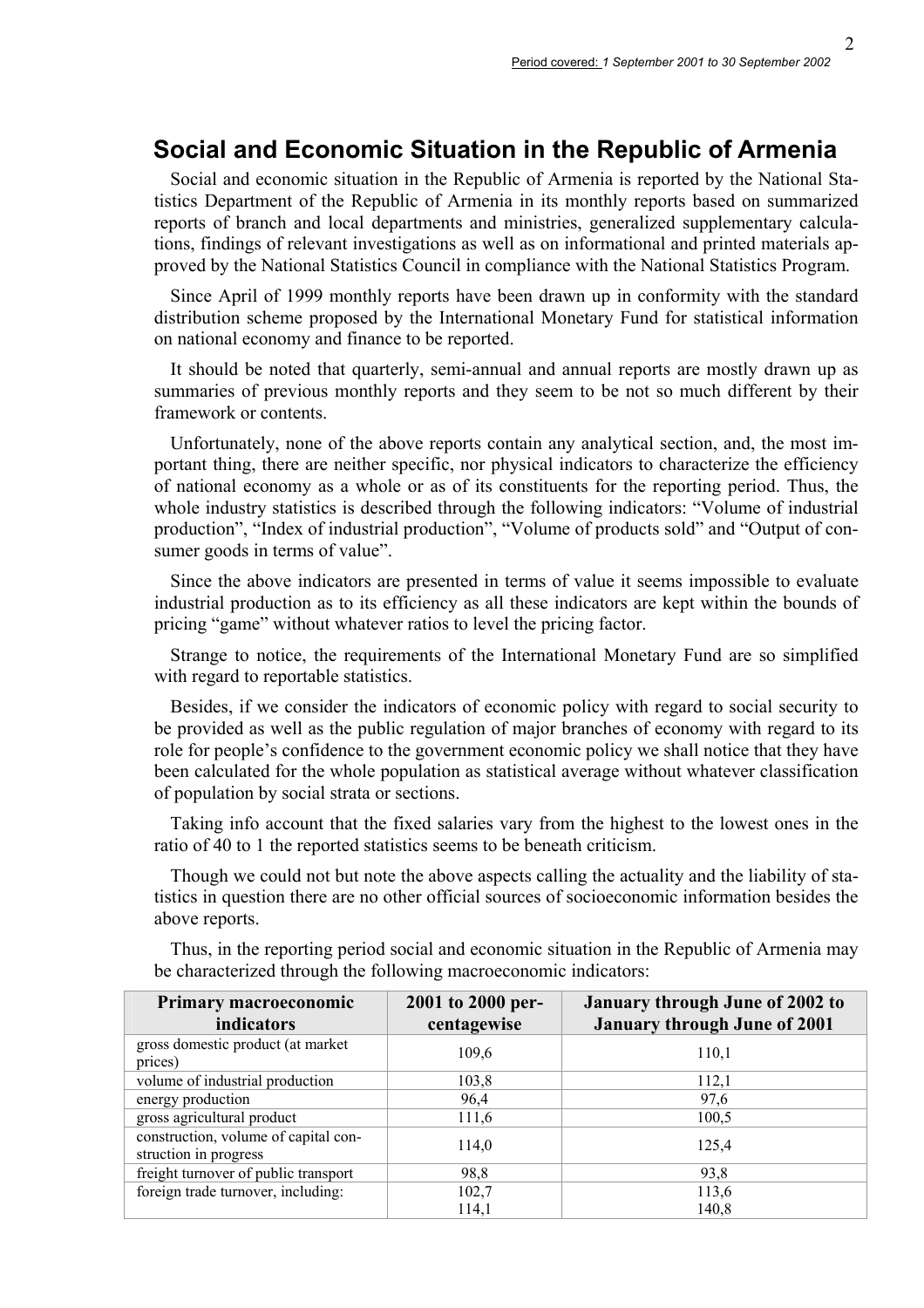| export turnover;                      | 98,8  | 102,6 |
|---------------------------------------|-------|-------|
| import turnover.                      |       |       |
| single overage monthly wage           | 110,5 | 111,6 |
| people's cash incomes                 | 109,7 | 109,9 |
| actual cash incomes                   | 106,3 | 107,4 |
| people's cash expenditures            | 110,1 | 108,7 |
| volume of retail merchandise turnover | 115,5 | 114,5 |
| volume of paid services               | 105,3 | 109,9 |
| consumer price index                  | 103,1 | 101,7 |

According to official data there is some economic growth in the Republic of Armenia, but there is no growth in the standard of living as there is no integral economic system in Armenia.

The economic situation is described by statistical data and reports quite incompletely. Is it possible for economic potential to grow side by side with continuous backwardness of agricultural industry and agricultural-industrial complex?

Is it possible to explain a regular annual amount of budget receipts (about US \$ 300-500 mln.) for annual increase in gross domestic product by 7-9%?

The increase in gross domestic product is likely to show the situation of some branches of the economy.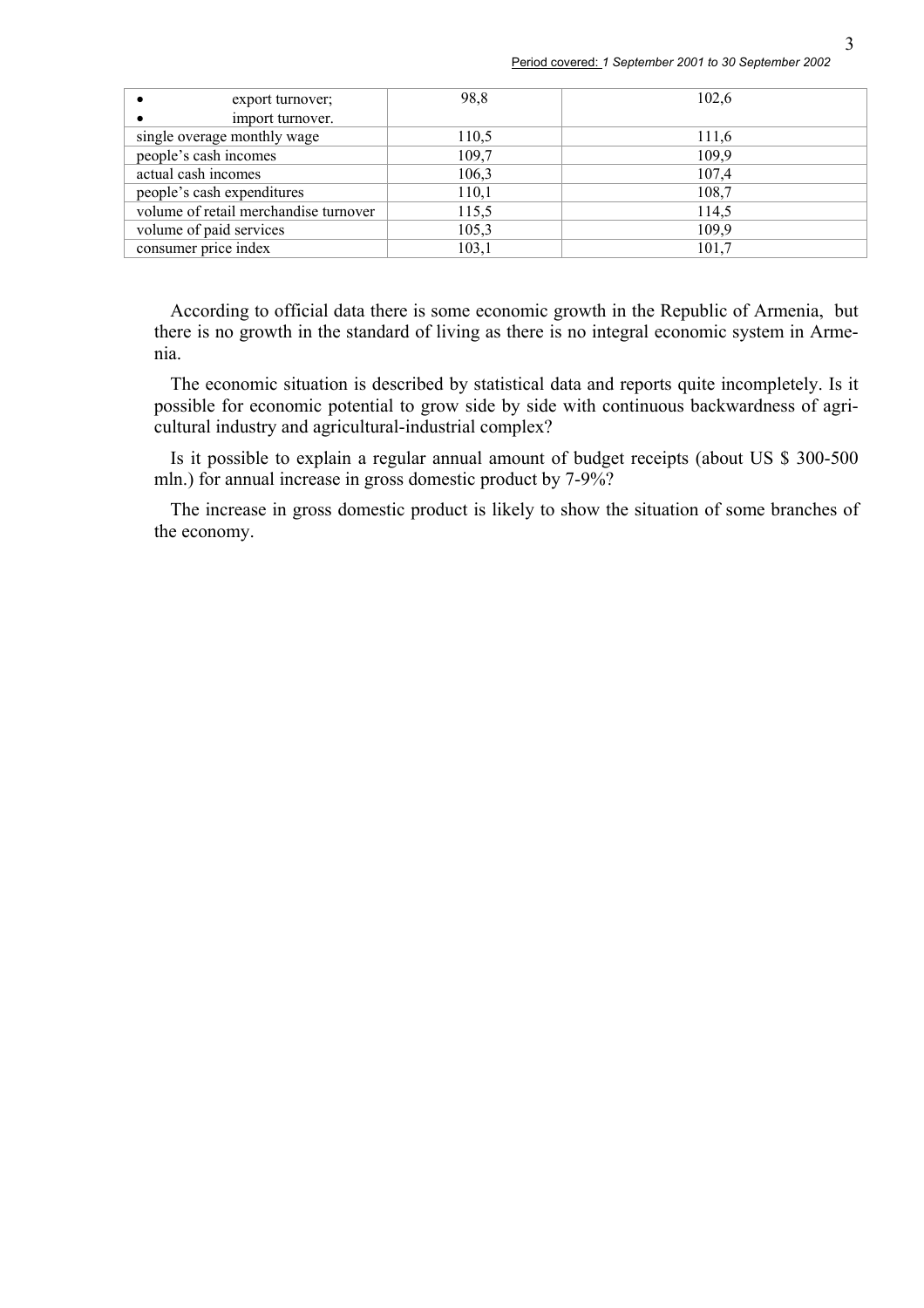## **Industrial Production**

Structure and pace of growth of the index of industrial production in terms of value according to the primary lines of activity show the following:

| <b>Primary lines of activity</b>                             | Index of industrial pro-<br>duction<br>(work and services) in 2001 in<br>compatible prices to 2000 per-<br>sentagewise | Index of industrial production<br>(work and services) from January through June<br>of 2002 in compatible prices to the same period of<br>2001persentagewise |
|--------------------------------------------------------------|------------------------------------------------------------------------------------------------------------------------|-------------------------------------------------------------------------------------------------------------------------------------------------------------|
| Industry, as a whole, including<br>the following industries: | 103,8                                                                                                                  | 112,1                                                                                                                                                       |
| electric-power, natural<br>$\bullet$<br>gas and water supply | 92,7                                                                                                                   | 86,7                                                                                                                                                        |
| mining extraction and<br>$\bullet$<br>mineral raw materials  | 119,7                                                                                                                  | 102,0                                                                                                                                                       |
| Processing industries                                        | 107,5                                                                                                                  | 124,7                                                                                                                                                       |
| food processing<br>$\bullet$                                 | 110,3                                                                                                                  | 103,7                                                                                                                                                       |
| tobacco products<br>$\bullet$                                | 77,4                                                                                                                   | 142,4                                                                                                                                                       |
| textiles<br>٠                                                | 99,0                                                                                                                   | 124,7                                                                                                                                                       |
| clothing<br>$\bullet$                                        | 141,9                                                                                                                  | 89,4                                                                                                                                                        |
| leather-haber dashery<br>$\bullet$                           | 85,7                                                                                                                   | 97,1                                                                                                                                                        |
| wood products<br>٠                                           | 100,0                                                                                                                  | 105,2                                                                                                                                                       |
| chemical industry<br>$\bullet$                               | 84,1                                                                                                                   | 42,3                                                                                                                                                        |
| plastic and rubber in-<br>$\bullet$<br>dustry                | 92,3                                                                                                                   | 103,5                                                                                                                                                       |
| non-metallic mineral<br>$\bullet$<br>industry                | 109,1                                                                                                                  | 127,6                                                                                                                                                       |
| metallurgy<br>$\bullet$                                      | 143,8                                                                                                                  | 123,8                                                                                                                                                       |
| metal fabricating in-<br>$\bullet$<br>dustry                 | 113,1                                                                                                                  | 108,6                                                                                                                                                       |
| machinery-producing<br>$\bullet$<br>industry                 | 140,2                                                                                                                  | 75,3                                                                                                                                                        |
| jewelry                                                      | 90,2                                                                                                                   | 242,9                                                                                                                                                       |
| others                                                       | 108,5                                                                                                                  | 100,6                                                                                                                                                       |

In 2001 the index of industrial production was 103.8% as compared with that in 2000, and in the period from January through June of 2002 that index was 112.1% as compared with that in the same period of 2001.

Besides, there was a drop in electric and thermal energy production.

In 2001 the electric energy was produced in the volume of 5744.0 mln. Kwh making 96.4% of that in 2000, and in the period from January through June of 2002 the electric energy was produced in the volume of 2855.6 mln. Kwh making 97.6% of that in the same period of 2001.

As to thermal energy production the situation was not rather different.

In 2001 the thermal energy was produced in the volume of 476,800 gph making 70% of that in 2000, and in the period from January to June of 2002 the thermal energy was produced in the volume of 172, 000 gph making 50.7% of that in the same period of 2001.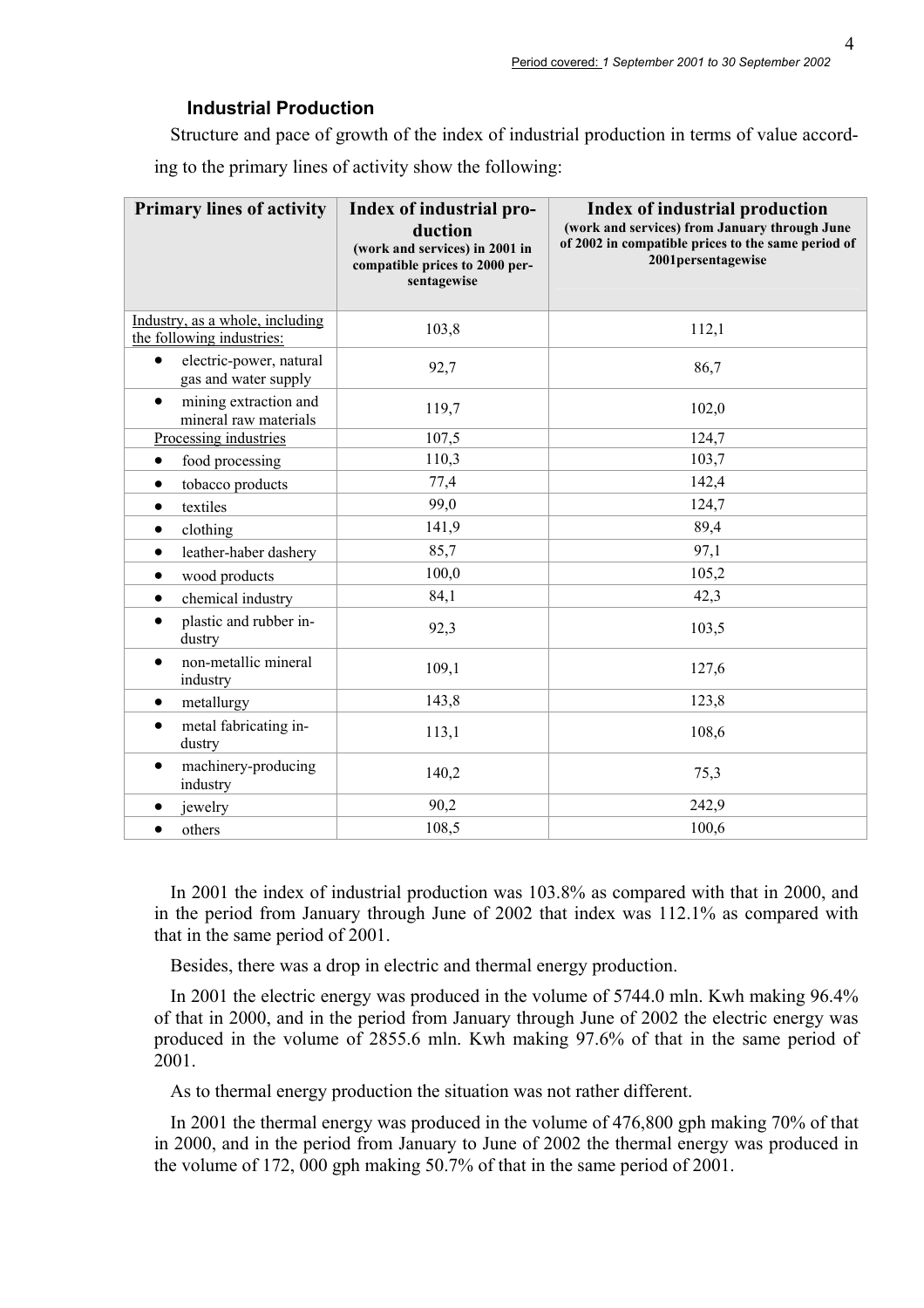According to a half-year comparative economic analysis the index of industrial production (in energy, mining-extraction, food-processing industries, some sections of light industry and others) is tending downwards.

It should be noted in all fairness that the value of interest rate grows form year to year, but the pace of growth of industrial production does not seem convincing enough while there is a decline in pace of growth of energy resources.

From 21 to 23 of March, 2002 the RA President made a working visit to the region of Siunik. It is an area of mining and ore dressing enterprises. It was noted that in 2001 those enterprises provided over 86% of industrial production in the region of Siunik.

On the whole in industry 4.000 of 5660 employees in industry work for mining branch and the other 1660 employees work for 140 enterprises of various sections of industry. Besides, it was noted that electric energy production reduced by 31.2% in the region in 2001.

But at the same time the manufacturing capacity of the Kapan Engineering Plant in the region of Siunik is used only to 25%.

The manufacturing prime costs are tending upwards in all the branches of industry making domestic goods non-competitive with import ones on the domestic market.

As manufacturers used to explain, the increase in their prime costs were caused by the price increase for gasoline (petrol). But there was a 120% price increase for gasoline (petrol). (By the way, 1,000 l. of gasoline of the best type cost about US \$250 at the London Exchange as compared with that of US \$ 450 in Armenia).

In average only 25% of manufacturing prime costs are transportation costs.

Such a paradox was caused by a monopoly of gasoline business, and government authorities are incapable to do anything with regard to this matter.

However, it should be noted that positive changes have appeared in some sections of industry since 1999. In the three years from 1999 through 2001 the growth index was 16.3% and 29.4% if the energy industry was excluded from calculations. Therefore, the energy industry is a weak point for the national economy.

Though in 2000 the electric power production reduced 2.5 times as compared with that in 1987 its share in the total volume of industrial production grew from 3.5% to 30.2%, mostly, due to outstripping growth of electric energy prices added to the manufacturing prime costs as another factor of growth.

This brief and incomplete analysis of dynamics and structure of industry in the reporting period allows to come to the following conclusions:

- the 2000/2002 statistics are incapable to demonstrate the changes of industrial production in the Republic of Armenia and require to be corrected ;
- in the reporting period some positive changes appeared in industrial production (in some sections of industry) with regard to its swift pace of growth, but on the whole the industry is still in the deep protracted crisis and its stabilization is going on spontaneously at the lowest initial level.

It testifies to the fact that the RA Government has not any program of industry revival in the Republic of Armenia.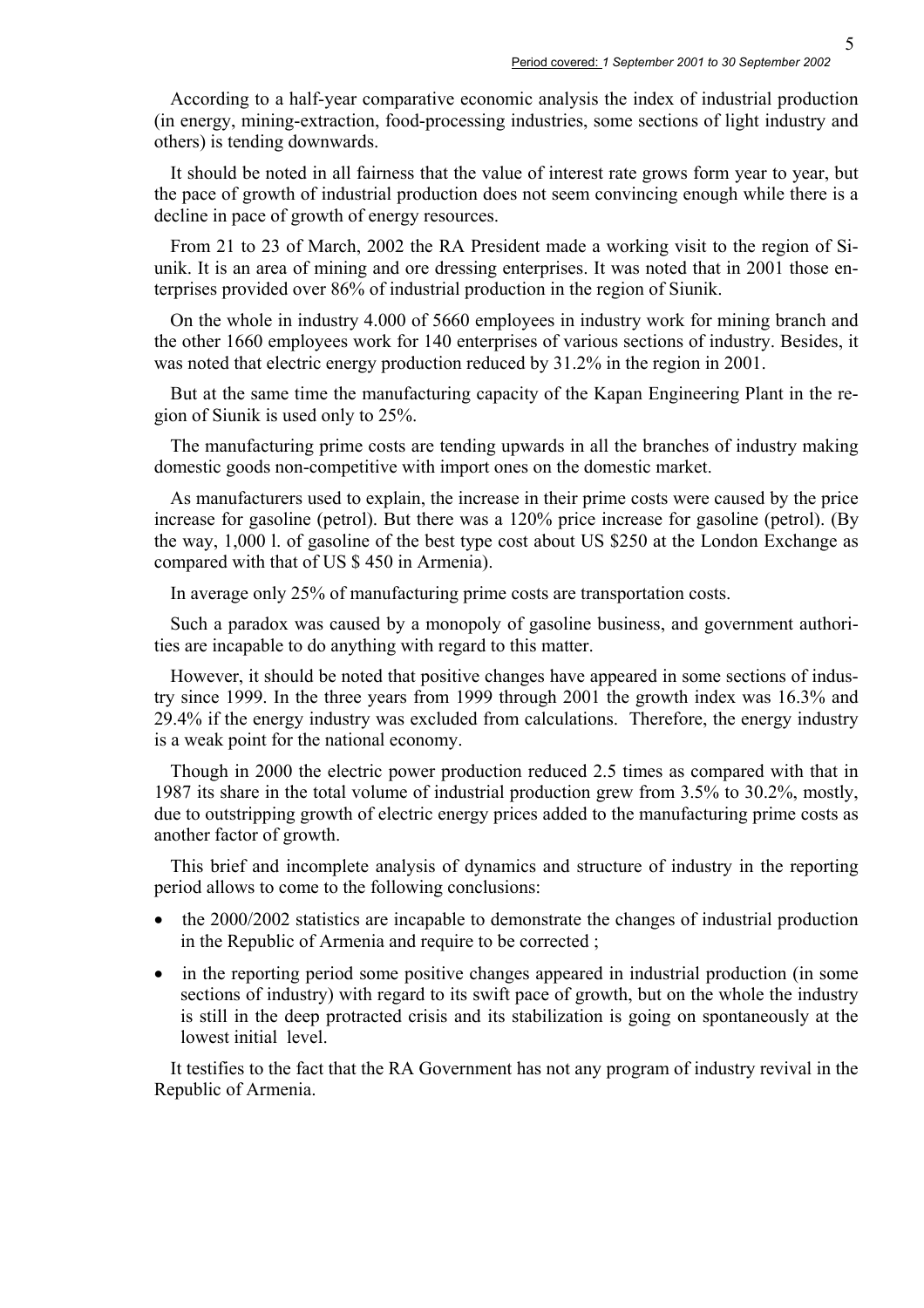#### **Agriculture**

According to the statistics the gross agricultural output (at actual prices) was higher by 11,6% in 2001 as compared with that in 2000.

The gross yield of main agricultural crops, except for fruit and tobacco, increased in 2001 as compared with that in 2000, in particular, by 142.5 thsd.t of grain, by 73.5 thsd.t of potatoes, and by 80.3 thsd.t of vegetables, mostly, due to the absolute drought in 2000 and the increase in sown areas of grains by 22,0 thsd. ha in 2001 as compared with those in 2000.

According to the statistics red and white meat was realized by 2.3% less, whereas milk and eggs were realized by 2.9% and 16.3% more accordingly in 2001 as compared with those in 2000.

Contrary to the above statistics the independent exports reported that only such agricultural products as fruit, some types of vegetables and water-melons were produced in the volume of domestic consumer demand.

As to such primary agricultural products as potatoes or grains they were produced for 20- 30% of domestic consumer demand.

Land privatization has fallen short of expectations to settle the problem of secure food supplies to the people in the Republic of Armenia.

It is too expensive to cultivate small plots, and timely cultivations or use of agricultural machinery are even unaffordable. Irrigation is the most difficult problem entailing the increase in prime costs, the drop in yield capacity and the degradation of agricultural lands.

Besides, more than 90% of agricultural lands are located at an altitude of over 1,000 m above sea-level in Armenia.

In 1900 there were 29 thsd. ha of irrigable lands, but currently there are by 12 thsd. ha less in Armenia.

This situation has been caused by an inferior condition of irrigation system, which requires the amount of US\$ 1.5-2 thsd per ha to be restored. The RA Government is incapable to afford these costs.

Lack for shipping facilities or high expenses of transportation of agricultural products to consumers also contribute much to the increase of prime costs.

Such agricultural products as milk, cheese, meet, honey and the like which are produced in remote rural communities in the foothills or in the mountains cannot be removed outside these areas, but the produce processing companies quote such low prices and purchase such small amounts of agricultural products to be removed on a centralized basis that the agricultural production is unlikely to be economically sound.

Up to 1989 about 250 thsd.t of grape were purchased per annum by produce processing industry from agricultural producers whereas currently the Yerevan Cognac Plant, for instance, purchases only 10 thsd.t of grape per annum, and other produce processing enterprises purchase even smaller quantity of agricultural products.

Both the prime cost and the purchase price for 100 kg are US\$ 10-12; meanwhile the gross yield of grape is 5-6 times higher as compared with that of grain.

But the grain may be sold or used for farm needs whereas perishable grape is becoming an unprofitable agricultural product, like milk and milk products.

"The pure-strain stock-breeding has actually degenerated. In some regions the average milk yield per cow has decreased from 10l. to 3l. The production of meat has also decreased.

This situation was mostly caused by lack for forage reserve.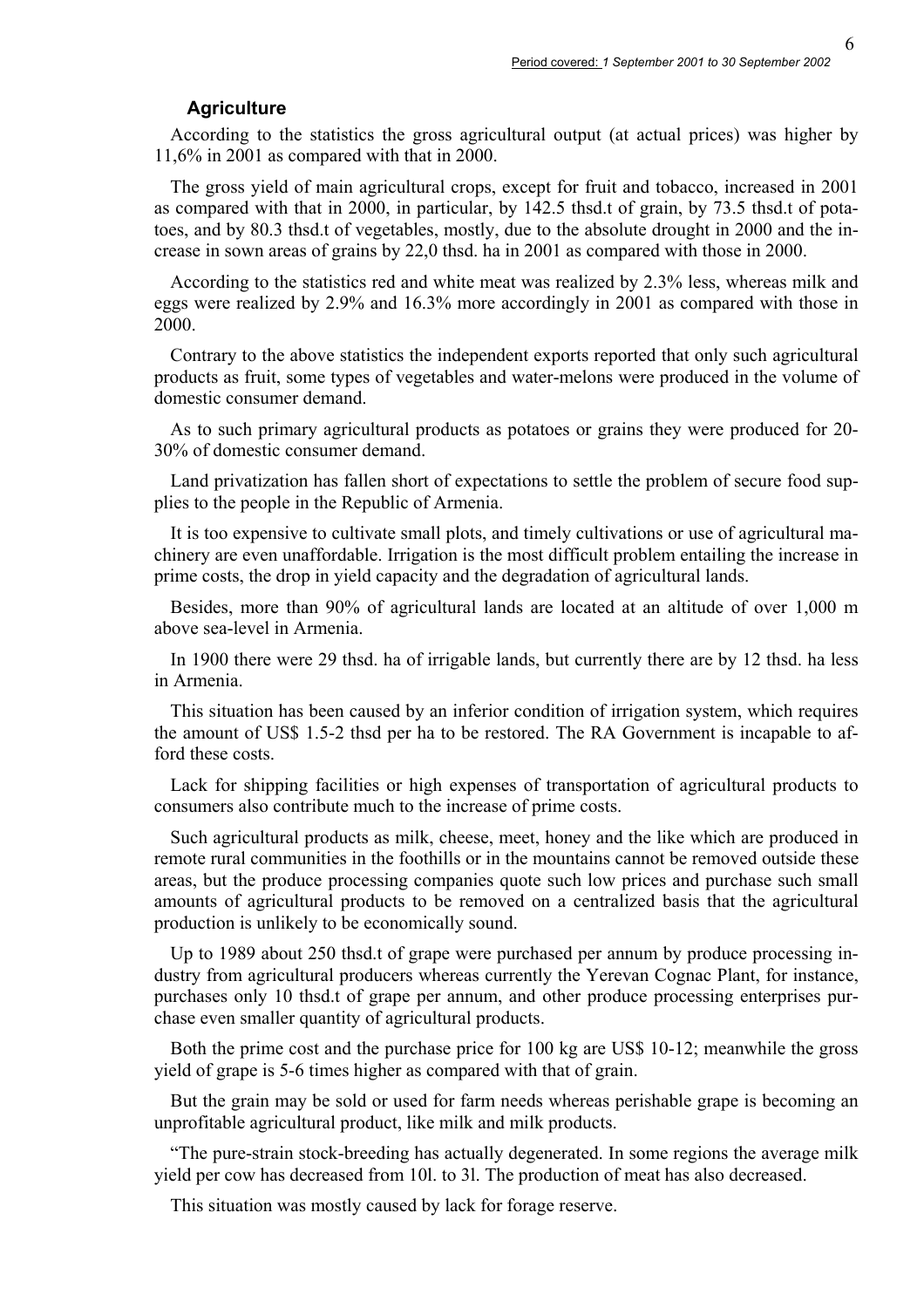The Union of Agrarians has repeatedly made statements that the breakdown of national agriculture and the disastrous situation of peasantry were caused by lack for any agrarian policy to be pursued by the RA Ministry for Agriculture.

As to the reliability of statistical data, the governmental agencies chargeable with statistics and analysis are so much interested in justifying their performance and demonstrating their efficiency that they are unlikely to give accurate information in their reports, and, unfortunately, there is no independent information service."

(The above information was extracted from the statements of the three regional chairmen of the Union of Agrarians published in the newspaper "Golos Armenii" of 2 February 2002).

As of 1 May 2002 the total sown area has decreased by 58.7% which was mostly caused by protracted heavy precipitation.

In particular, the sown area has decreased by 66.6% for grain, by 48.3% for forage crops, by 40.1% for water-melons, by 31.4% for potatoes and by 90.2% for industrial crops.

20 rural communities in the region of Shirak suffered the weather damage in the amount of US\$ 940thsd. which was caused by hailing from 6 June to 5 July 2002, in particular, the sown area was damaged by 60-70% for potatoes and by 30-40% for grain.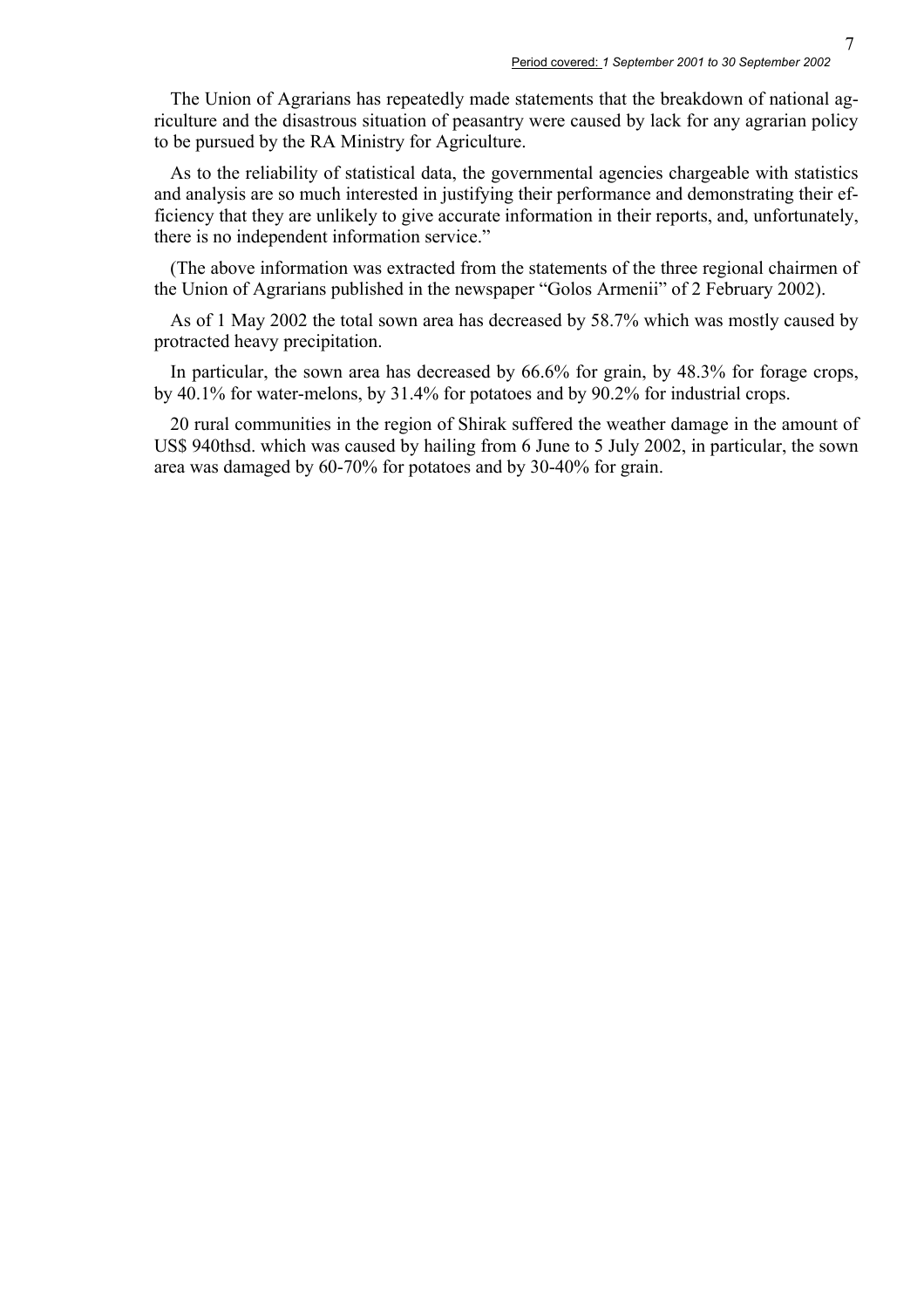| ndicators of total volume of freight transportation by types of transport are as follows: |                |                                     |  |
|-------------------------------------------------------------------------------------------|----------------|-------------------------------------|--|
|                                                                                           | 2001 per-      | From January through June in        |  |
|                                                                                           | centagewise to | 2002 percentagewise to the same pe- |  |
|                                                                                           | 2000           | riod in 2001                        |  |
| Volume of freight transportation by                                                       | 109,8          | 138,7                               |  |
| general purpose transport, including:                                                     |                |                                     |  |
| by railroad lines<br>٠                                                                    | 98,0           | 156,7                               |  |
| freight exported                                                                          | 93,0           | 97,4                                |  |
| freight imported                                                                          | 96,2           | 114,8                               |  |
| intrarepublican transportations, in-                                                      | 105,4          | 160,1                               |  |
| cluding:                                                                                  |                |                                     |  |
| by railroad lines                                                                         | 123,0          | 150,4                               |  |
| by air transport                                                                          | 82,6           | 71,4                                |  |
| by pipeline                                                                               | 99,1           | 83,4                                |  |

## **Transport Indicators of total volume of freight transportation by types of transport are as follows:**

**Volume of freight transportation by regular routes of different types of traffic is as follows:** 

| <b>Countries</b> | <b>From January through</b> | <b>From January through</b> | <b>From January through</b> |
|------------------|-----------------------------|-----------------------------|-----------------------------|
|                  | <b>December</b>             | <b>December</b>             | June                        |
|                  | in 2000                     | in 2001                     | in $2002$                   |
| CIS countries    | 60.3                        | 60.6                        | 38.9                        |
| Other countries  | 39,7                        | 39,4                        | 61,1                        |

### **By types of transport:**

• Railroad lines.

According to the statistics the freight transportation by railroad lines decreased by 2.0 % in 2001 as compared with that in 2000.

The share of freight shipped in total volume of cargo transportation was 62.1 % for freight imported, 12.7 % for freight exported and 25.2 % for intrarepublican transportations.

In the past 6 months of 2002 the share of freight shipped in total volume of cargo transportation was 50.5 % for freight imported, 9.5 % for freight exported and 40.0 % for intrarepublican transportations.

In the past 6 months of 2002 the intrarepublican transportations made only 15.7 % of those in the same period of 2001.

• Motor vehicles.

The total volume of cargo transportation decreased by 23 % in 2001 as compared with that in 2000, including 11.6 % of freight imported in 2001 as compared with 11.7 % of that in 2000, 9.9 % of freight exported in 2001 as compared with 15.8 % of that in 2000, and in 2001 the intrarepublican transportations made 85.2 % of those in 2000.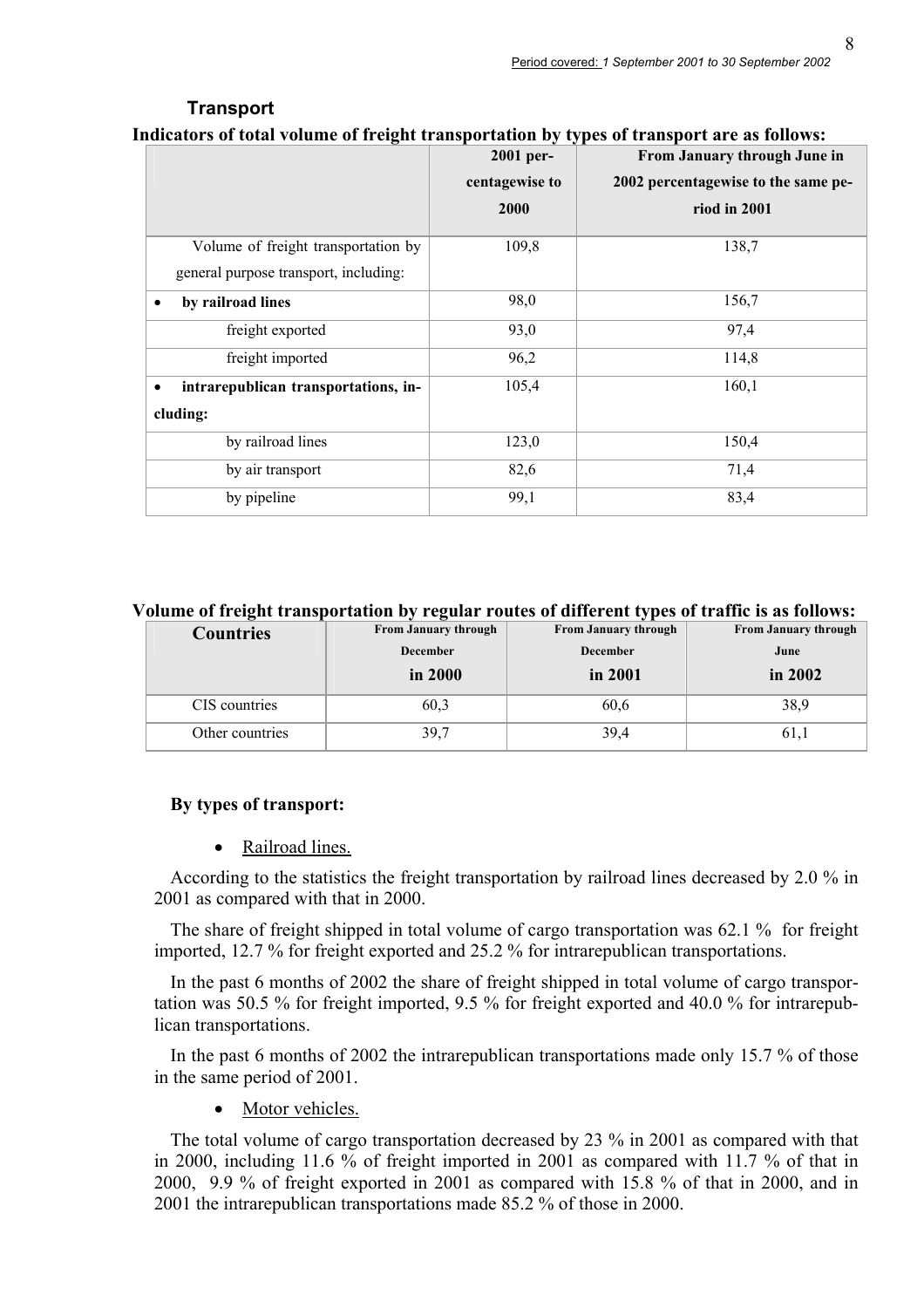The total volume of cargo transportation by motor vehicles increased by 50.4 % in the period from January through June of 2002 as compared with the same period of 2001, including 7.9 % of freight imported in the above period of 2002 as compared with 12.2 % of that in the same period of 2001; 3.4 % of freight exported in the above period of 2002 as compared with 4.5 % of that in the same period of 2001, and 88.7 % of intrarepublican transportations in the above period of 2002 as compared with 83.3 % of those in the same period of 2001.

#### • Air transport

The total volume of cargo transportation by air decreased by 17.4 % in 2001 as compared with that in 2000, and by 28.6 % in the period from January through June of 2002 as compared with that in the same period of 2001.

The Armenian Airlines have been driven into bankruptcy for quite certain and very specific reasons.

Since the clan of Levon Ter-Petrosyan, the former President of the Republic of Armenia established control over the Armenian Airlines in 1994 for their personal enrichment that company incurred debts though being profitable.

The proceeds of air tickets selling and of cargo transportation were accumulated on the bank account of General Representation of the Armenian Airlines outside Armenia to be used in other lines of business for several months and then to be returned to the bank account of the air company.

The income of "a productive capital" was transferred to the clan's bank account, and the company's debts accrued at the same time.

That was one of numerous schemes for shadow income to be received due to the company operation.

Thus, the air company which could have been and had been profitable for many years proved to be the source of private income for the clan of President and his satellites.

*The analysis has shown that the growth rate of the volume of cargo transportation cannot be correlated with the growth rate of industrial production proving our view point that the growth of gross domestic product has not been stipulated by the growth of volume of industrial production, of power industry or of gross product of agriculture and agroindustrial complex.*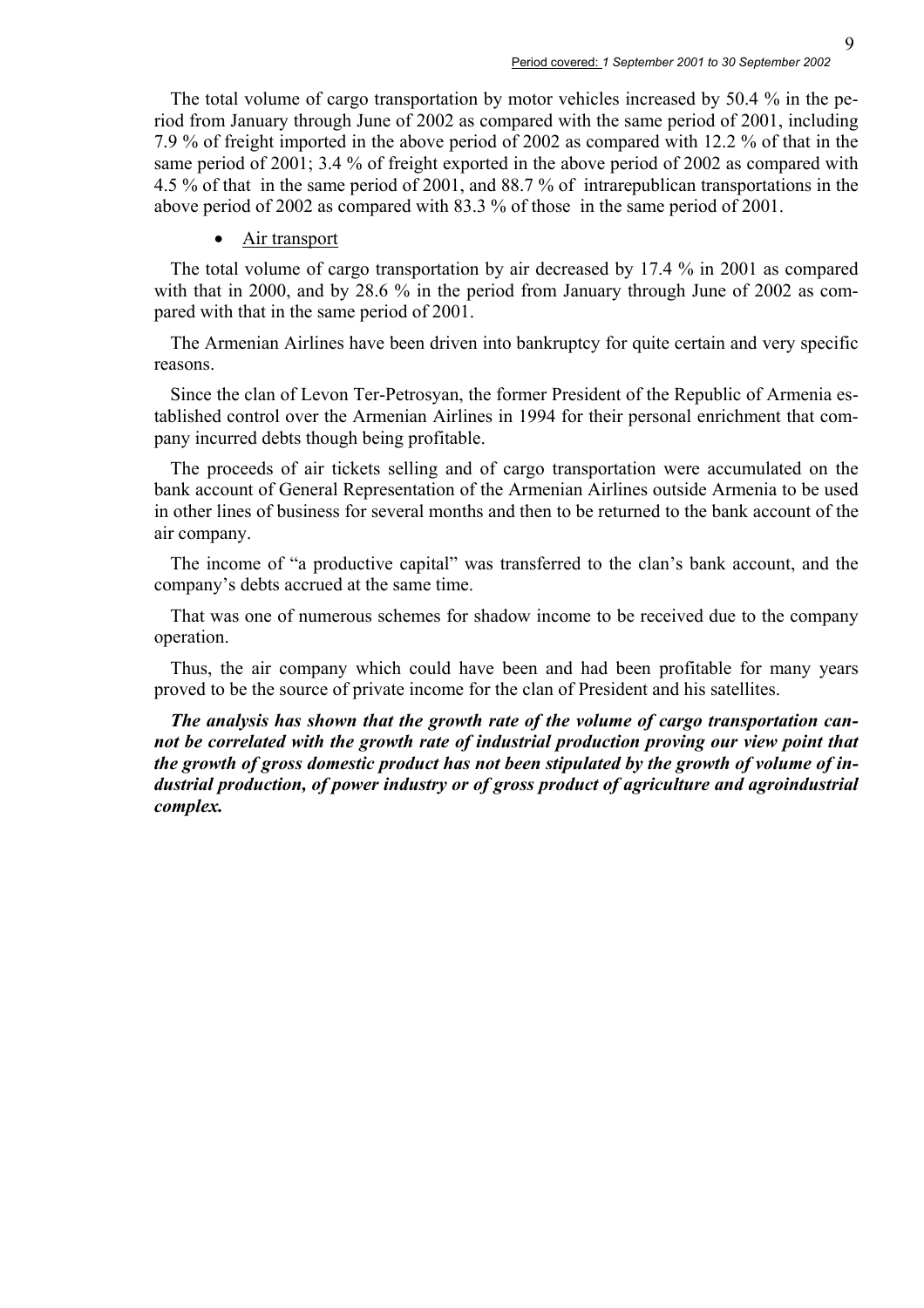#### **Living standards of population**

The state system of social welfare proves to be immoral in the Republic of Armenia.

While an average monthly nominal pension is US \$10 and an average monthly nominal wage is US \$20 retail prices are as follows (according to the statistics):

| <b>Item</b>             | Average retail prices in 2001 | Average retail prices in 2002 |
|-------------------------|-------------------------------|-------------------------------|
|                         | (SUS)                         | (in January - June) (\$US)    |
| Beef                    | 1.95 per 1 kg.                | 2.00 per 1 kg.                |
| Pork                    | 2.50 per 1 kg.                | 2.26 per 1 kg.                |
| Chicken                 | 1.97 per 1 kg.                | 2.00 per 1 kg.                |
| Fish                    | $0.20$ per item               | 0.34 per item                 |
| <b>Butter</b>           | 2.60 per 1 kg.                | 2.65 per 1 kg.                |
| Cheese                  | 2.00 per 1 kg.                | $2.00$ per 1 kg.              |
| Coffee                  | 4.30 per 1 kg                 | $\overline{4.30}$ per 1 kg.   |
| Wheat                   | 0.30 per 1 kg.                | 0.25 per 1 kg.                |
| <b>Bread</b>            | 0.35 per 1 kg.                | 0.35 per 1 kg.                |
| Rice                    | $0.56$ per 1 kg.              | $0.55$ per 1 kg.              |
| Flour                   | 0.33 per 1 kg.                | $0.30$ per 1 kg.              |
| Eggs                    | $0.72$ per 10 items           | 0.84 per 10 items             |
| Oil                     | 0.96 per 11.                  | 1.00 per 11.                  |
| Margarine               | $1.50$ per 1 kg.              | 1.45 per 1 kg.                |
| Granulated sugar        | $0.47$ per 1 kg.              | 0.47 per 1 kg.                |
| Macaroni products       | $0.45$ per 1 kg.              | 0.43 per 1 kg.                |
| Wine                    | 1.48 per 11.                  | 1.61 per 11.                  |
| Vodka                   | 1.00 per 0.51.                | 1.00 per 0.51.                |
| Tobacco products (ciga- | 0.34 per pack                 | 0.28 per pack                 |
| rettes)                 |                               |                               |
| Power rate              | $0.05$ per 1 kWh              | $0.05$ per 1 kWh              |
| Petrol                  | 0.50 per 11.                  | 0.50 per 11.                  |
| Diesel oil              | 0.33 per 11.                  | 0.31 per 11.                  |

The realizable prices for agricultural products and purchase prices for means of production of agricultural products were 106.9 % in 2001 as compared with 101.1 % in 2000, i.e. the prices increased by 5.8 %.

In the period between 1997 and 2000 an average monthly pension increased by US\$1.45, and in 2002 it increased by US\$1.09 making US \$ 9.50.

According to the UNO, a country where an average resident cannot earn US\$ 4.00 a day is considered to be a poverty-stricken country. Having such a growing rate of "welfare" no one may reckon on a fairly good life at his/her old age.

About 54-55% of Armenian population were reported as poor, including 22.9% of them as very poor, by Armenian Mission of UNHCR in its annual reports.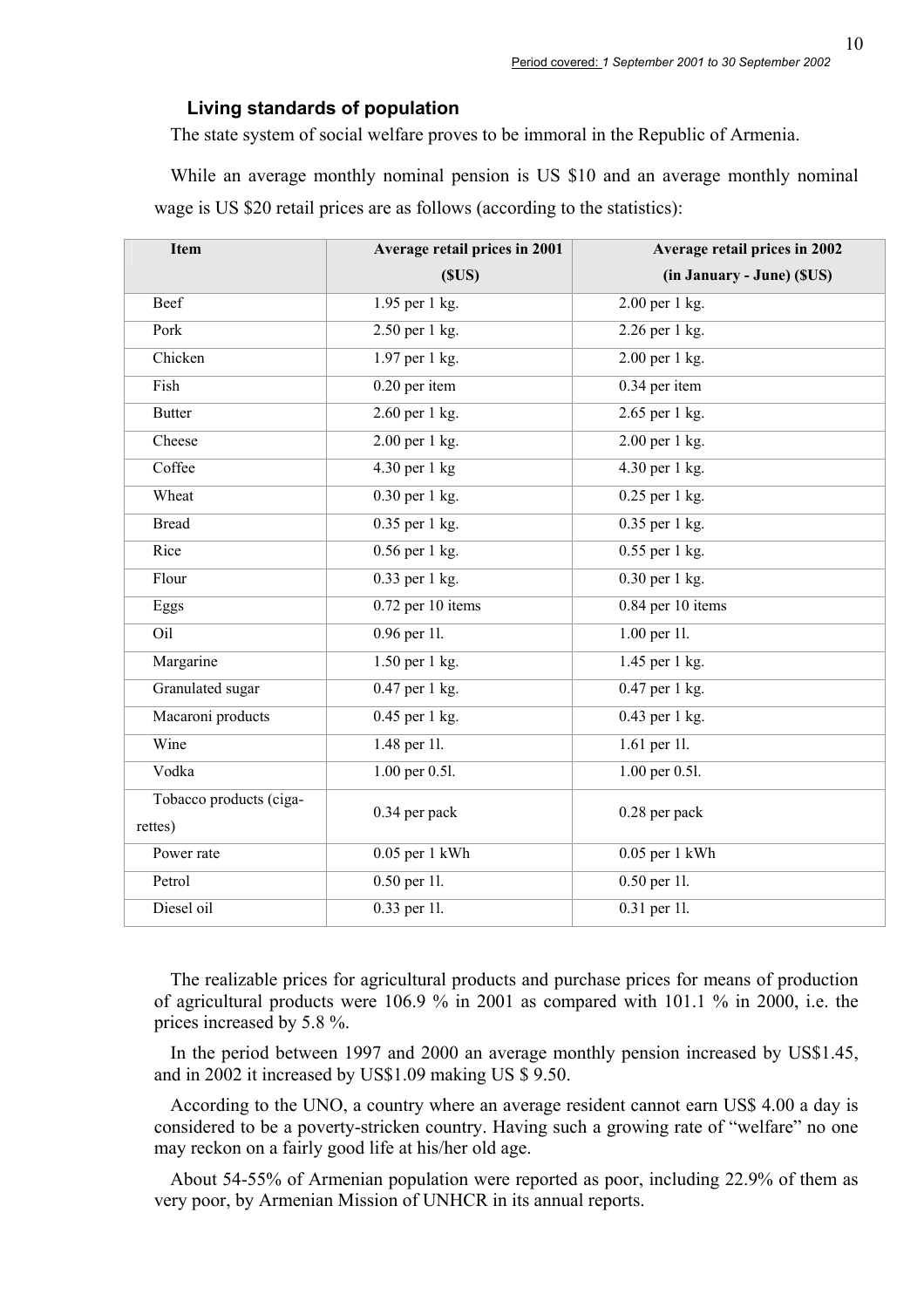The share of very poor people decreased from 27.7% to 22.9%, but it was stipulated by a family allowance system introduced. The number of families on family allowance payroll decreases by several tens of thousands annually. In 2002 it decreased by 18 thsd. families. The staff of social security units used to strike the names off from a payroll for such illogical and immoral reasons that a very poor person may turn out to be a "well-to-do" one in a moment according to an arbitrary decision of an official. Those were "the unexpected" consequences of the increase in an average monthly pension by US\$1.09.

According to calculations of the National Statistical Department a food basket for an average Armenian costs US\$51.4, including 62% for food products to ensure necessary caloric value. Having US\$ 20 as a monthly pension an average Armenian is unlikely to buy even 50% of food products as per food basket.

The above is disproved by the information of Armenian Mission of UNHCR on the percentage ratio of poor and very poor people in the Republic of Armenia.

However, according to the statistics:

"In the reporting period average monthly wages of one worker in the state (governmental) sector and in the non-state (private) sector increased by 4 % and 14.8 % making up US\$ 26.69 and US\$ 58.10 accordingly".

The statistics appear to be incorrect as the ratio of the highest and the lowest wage is 40 to 1.

According to the sociological investigation which was made by the Armenian Democratic Forum NGO with the assistance of the World Bank in respect to their social welfare of 1000 the people they consider themselves to be as follows:

22.3 % as well-to-do; 26.2 % as not sufficiently provided for; 24.3 % as indigent; and 27.2% as very indigent.

Unemployment is considered to be the most important problem in the Republic of Armenia by 75 % of respondents.

About 36.3% of respondents cannot afford medical service, and for 48.8% of respondents the access to medical service is rather difficult.

The medical service was requested at the hospitals by rural dwellers two times less than by town dwellers not only for lack of money, but also for lack of transportation facilities or for other important reasons.

According to the information provided by 83.6% of respondents it is impossible to avoid bribing at the hospitals besides the established fees for medical service.

The performance of agencies responsible for the payments of social security benefits was evaluated as inferior by the respondents.

According to that sociological investigation it has become obvious that the more poor a family is the less opportunity it has to be granted with public assistance benefit, and rural dwellers even have not the slightest chance to be granted with it.

More than a half of Armenian families live beneath the absolute line of poverty, and about 80 % of Armenian children belong to these families."

(This information was given by the Chief of Maternity and Childhood Department of the RA Ministry of Health).

About 40% of young people and 20% of children are short-sighted.

According to the information of UNICEF about 10,000 children live in Children's Homes or Boarding Schools since their parents are incapable to support their children.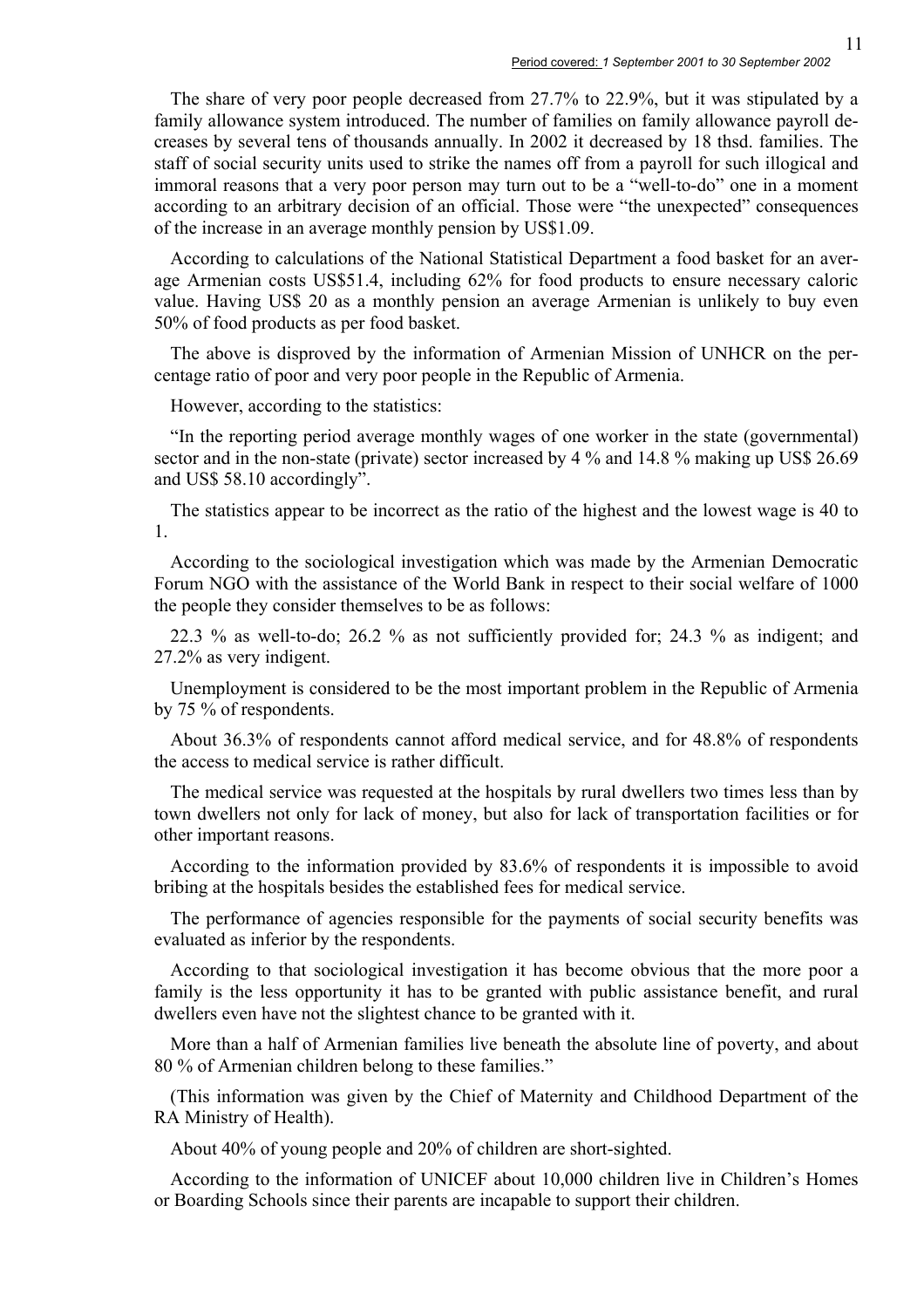According to the evaluation research of the levels of education, poverty and business which was carried out within the framework of the UN Programme for the Development of Social Monitoring and Analysis System about 6% of children at the age of 7 to 16 do not attend school, 7% of children of the most indigent families also have no access to education either, and 69.9% of Armenian population live beneath the absolute line of poverty.

In some private opinion the level of general education may be evaluated as 3.58 grades by a 7-graded scale.

**Demographic situation in the Republic of Armenia** (according to the statistics)

| Years                     | 1990 | 1996 | 2001 |
|---------------------------|------|------|------|
| New-born babies           | 22,5 | 12,8 | 8,4  |
| Died people               | 6,2  | 6,6  | 6,3  |
| Natural population growth | 16,3 | 6,2  | 2,1  |
| Marriages                 | 8,0  | 3,8  | 3,2  |
| Divorces                  | 1,3  | 0.7  | 0,5  |

(per 1,000 people)

"Almost all the families tuned out to be involved in mass emigration. Due to mass emigration of the most active population the Republic of Armenia is losing its labor and intellectual resources, the population composition is undergoing big deformation, the number of marriages and new-born babies is tending downwards, and unless this falling tendency stops the mortality will have exceeded the birth-rate to a great extend by the year of 2005."(From the newspaper "Golos Armenii" ("Voice of Armenia") of 9 April 2002).

"80 % of emigrants have been graduated from higher educational institutions and they make the greatest part of able-bodied Armenian population aged from 18 to 55 years." (From the Investigations of the Association of Armenian Sociologists).

According to the report, which was drawn up by the RA Ministry of Health and the National Statistics Department together with the ORG MACRO, an American company, with the financial support of USAID the number of annual births per each one thousand of Armenian women aged from 20 to 24 years decreased from 234 in 1990 to 168 in 2000, i.e. by 28%.

The childhood mortality is by 50 % higher in rural areas than in urban areas.

According to the statistics money incomes and expenditures of population increased by 9.7 % and by 10.1% accordingly in 2001 as compared with those in 2000, and by 9.9% and by 8.7% accordingly in the period from January through June in 2002 as compared with those in the same period in 2001.

#### **Structure of Expenditures of Population**

(percentagewise)

|                         | <b>From January through</b><br><b>June in 2001</b> | <b>From January through</b><br><b>June in 2002</b> |
|-------------------------|----------------------------------------------------|----------------------------------------------------|
| Purchasing goods        | 87.8                                               | 91.7                                               |
| Accumulation of savings | $+3.4$                                             | $-2$                                               |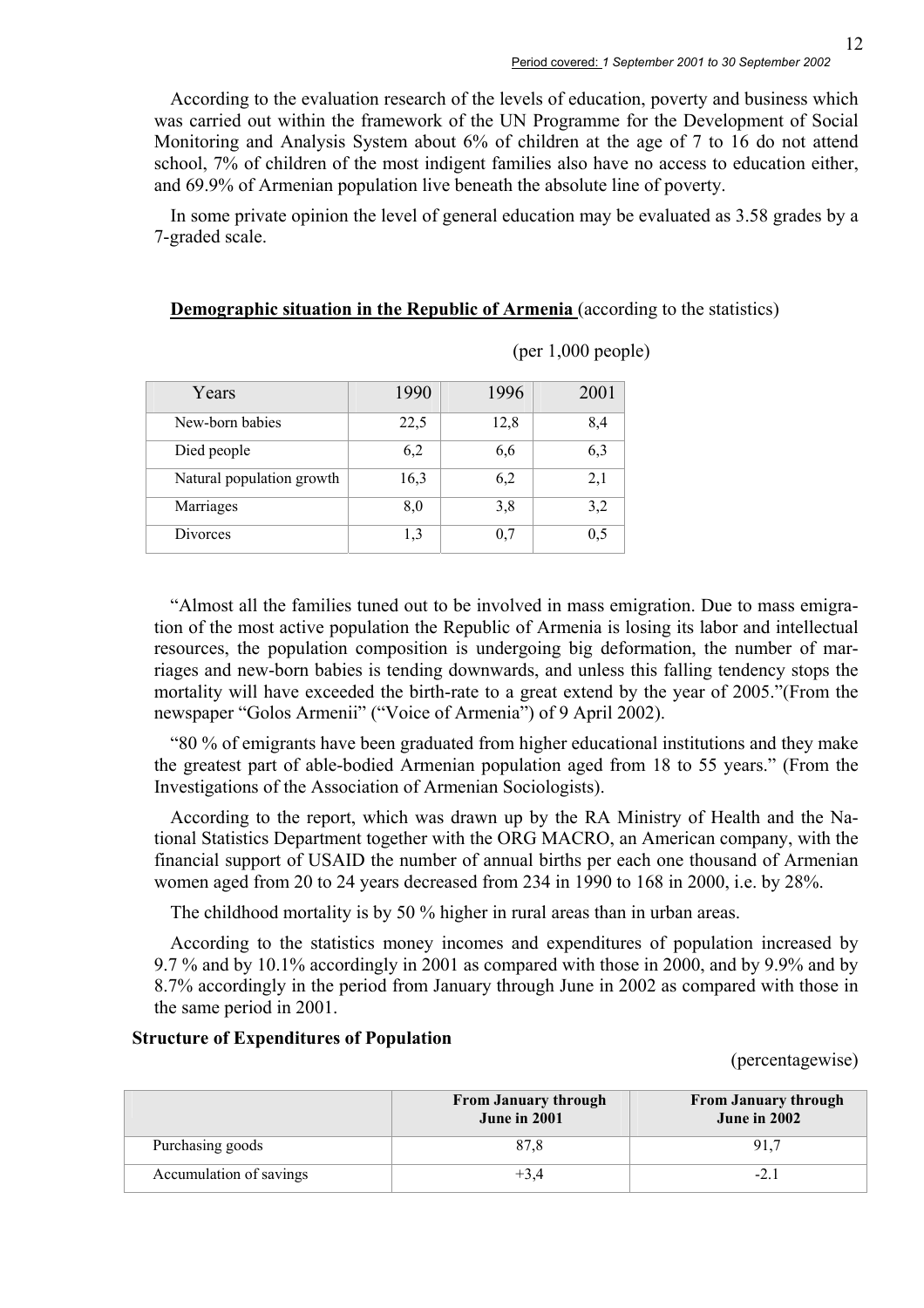| Compulsory payments and voluntary<br>contributions     |        | 5,0    |
|--------------------------------------------------------|--------|--------|
| Money in hand $(+$ available), $(-$ non-<br>available) | $-2,6$ | $-1.4$ |
| Other expenditures                                     |        | 0.8    |

**Notes: (+) increase, and;** 

#### **(-) decrease in cash possessed by people.**

#### **Family households.**

As a result of investigation of 3003 family households which was carried on by the Regional Branch of the National Statistics Department the following was found:

### **Composition of money incomes of households by sources of incomes (in average per month)**

| <b>Sources of incomes</b>                                     | <b>From January through</b>      | <b>From January through</b>             |
|---------------------------------------------------------------|----------------------------------|-----------------------------------------|
|                                                               | September, 2001                  | September, 2001                         |
|                                                               | Per household<br>(in US dollars) | Per household member<br>(in US dollars) |
| Wage labor, including payments in<br>kind                     | 23.12                            | 5.70                                    |
| Self-employment                                               | 8.7                              | 2.12                                    |
| Social transfers (pensions and allow-<br>ances paid by state) | 7.48                             | 1.83                                    |
| Selling of agricultural or animal<br>products                 | 12.31                            | 3.01                                    |
| Property (rentals or dividends)                               | 0.40                             | 0.09                                    |
| Pecuniary aid from the relatives in<br>Armenia                | 2.36                             | 0.58                                    |
| Pecuniary aid from the relatives out-<br>side Armenia         | 11.45                            | 2.80                                    |
| In average in the Republic of Arme-<br>nia                    | 68.16                            | 16.70                                   |

#### **Composition of current expenditures (in average per month)**

| <b>Item</b>                                                  | <b>From January</b> | <b>From January</b>  |
|--------------------------------------------------------------|---------------------|----------------------|
|                                                              | through Septem-     | through September,   |
|                                                              | ber, 2001           | 2001                 |
|                                                              | Per household       | Per household member |
|                                                              | (in US dollars)     | (in US dollars)      |
| Purchasing foodstuffs                                        | 37.09               | 9.08                 |
| Essential foodstuffs, which could not have<br>been purchased | 14.51               | 3.55                 |
| Catering (food and beverages out home)                       | 1.09                | 0.27                 |
| Alcohol                                                      | 0.46                | 0.11                 |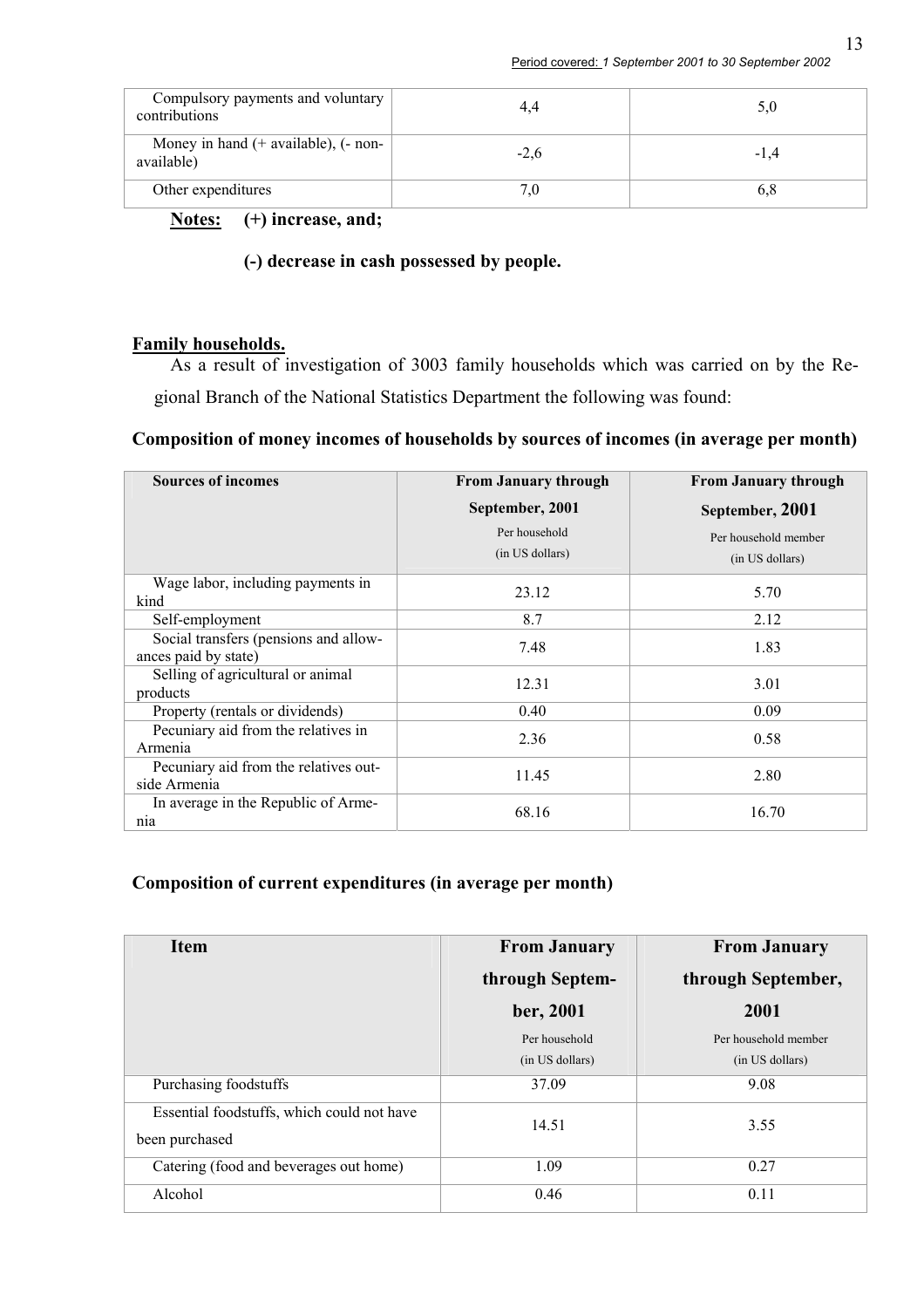| Tobacco                               | 4.34  | .06   |
|---------------------------------------|-------|-------|
| Non-food goods                        | 10.26 | 2.51  |
| <b>Services</b>                       | 12.07 | 2.95  |
| In average in the Republic of Armenia | 79.83 | 19.55 |

#### **According to the statistics the actual consumption of essential foodstuffs per capita per month is as follows:**

| Item                      | From January through September, 2001 |                 |  |
|---------------------------|--------------------------------------|-----------------|--|
|                           | Quantity in kg.                      | Costs in US \$* |  |
| Bread and bakery products | 13,13                                | 3,94            |  |
| Potatoes                  | 3,54                                 | 0,95            |  |
| Vegetables                | 5,29                                 | 1,43            |  |
| Fruit, berries and grapes | 3,52                                 | 1,58            |  |
| Sugar                     | 0,6                                  | 0,28            |  |
| Oil                       | 0,29                                 | 0,29            |  |
| Meat and meat products    | 1,31                                 | 2,34            |  |
| Cheese                    | 0,71                                 | 1,42            |  |
| <b>Butter</b>             | 0,3                                  | 0,80            |  |
| Eggs                      | 8,13                                 | 6,83            |  |
| Fish and fish products    | 0,73                                 | 0,25            |  |
| <b>Total</b>              |                                      | 20.71           |  |

### **The dynamics of growth of and average pension as of the end of each following year (in US dollars):**

| 1994 | 1995 | 1996 | 1997           | 1998 | 1999 | 2000 |
|------|------|------|----------------|------|------|------|
| 3.40 | 0.40 | 7.20 | $^{\prime}.40$ | 7.30 | 8.50 | 8.10 |

 $\overline{a}$ 

À The calculations are based on the statistics of average prices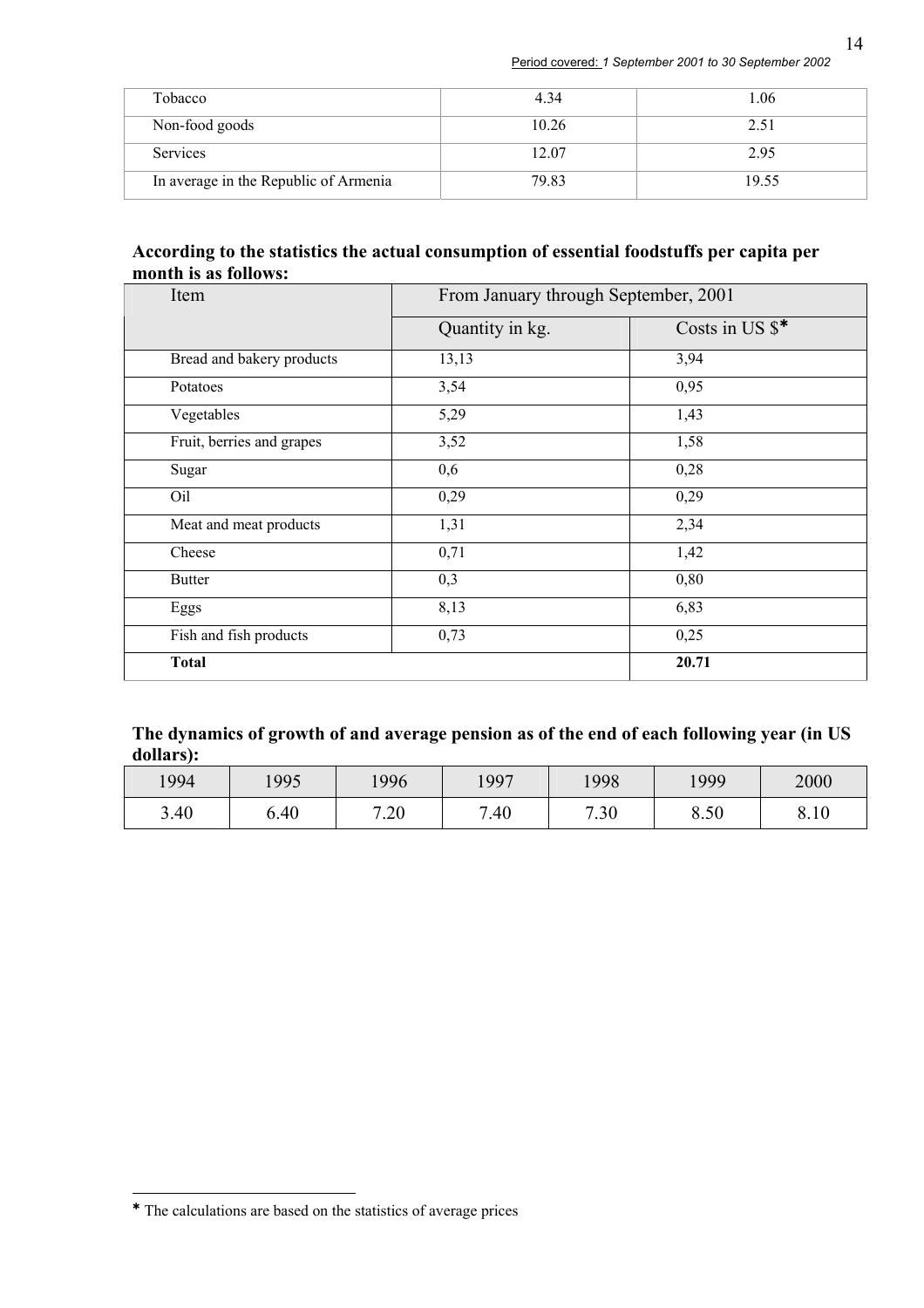#### **Refugees**

The living standard of Armenians who have a refugee status is lowest in the Republic of Armenia.

The citizenship of the Republic of Armenia was acquired only by less than 15% of Armenian refugees, i.e. 45,000 people of 300,000 Armenian refugees from Azerbaijan.

The 2001 UN Report on Human Development in the Republic of Armenia stated the following:

• Poverty is more peculiar to refugees than to indigenous people. The number of poor and very poor refugees is by 44.5% and by 21.6% more accordingly than that of indigenous people.

• The number of poor and very poor refugees is 1.4 and 2.1 times more accordingly than that of indigenous people in rural areas.

• The number of employers, of industry employees and of full-time employees is 1.7, 2 and 3 times less among refugees than that among indigenous people, and the number of refugees who lost their business in the past 6 years is 1.4 times more than that of indigenous people.

The ratio of refugee integration in intrarepublican labor market is fluctuating from 0.67 for the people aged 50-59 years to 0.78 for the people aged 25-39 years.

• Emigration activity of refugees is 2-3 times higher than that of indigenous people for the following reasons: for lack of housing (over 13,000 families have to live in temporary lodgings for lack of permanent residence), for lack of jobs, because of language barrier, unadjustedness to the rural way of life (since most of refugees living in rural area are hereditary town-dwellers they are incompatible with indigenous rural dwellers by their mentality).

• The unemployment rate of refugees is 3.6 times more than that of indigenous people.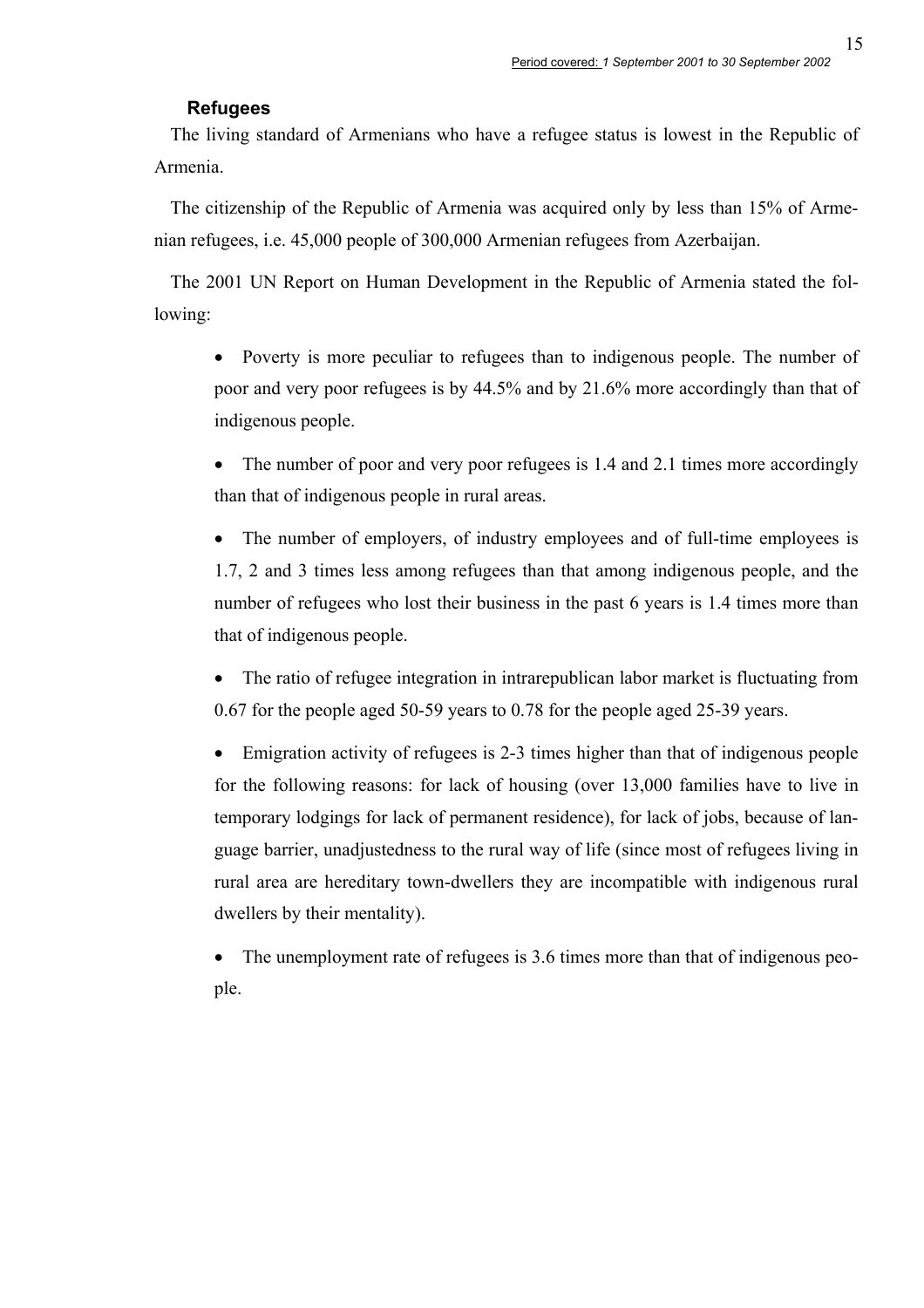16

#### **Migration**

The out-migration ratio is still growing.

According to the statistics there was the following difference in the number of people who left Armenia and the number of people who arrived in Armenia through Zvartnotz Airport in the city of Armenia:

| Years                                                    | 1998   | 1999  | 2000   | From January<br>through Septem-<br>ber, 2001. |
|----------------------------------------------------------|--------|-------|--------|-----------------------------------------------|
| <b>Difference</b><br>in<br>number<br>of<br>the<br>people | 24,400 | 7,000 | 25,700 | 43,300                                        |

According to the RIA News about 700,000 Armenians left Armenia for Russia in the past 7 years.

According to the Armenian Office of International Organization of Migration (IOM) the asylum in European countries was asked by 6,500 Armenian citizens in 2000 and by 4582 Armenian citizens in 2001.

At the same time, according to the Department for Migration and Refugees at the Government of the Republic of Armenia 11,000 Armenians, mostly, from Abhazia, South Ossetia and Chechnya, are seeking for asylum in the Republic of Armenia.

According to the independent experts about 1 mln. people left Armenia in 1990-2001.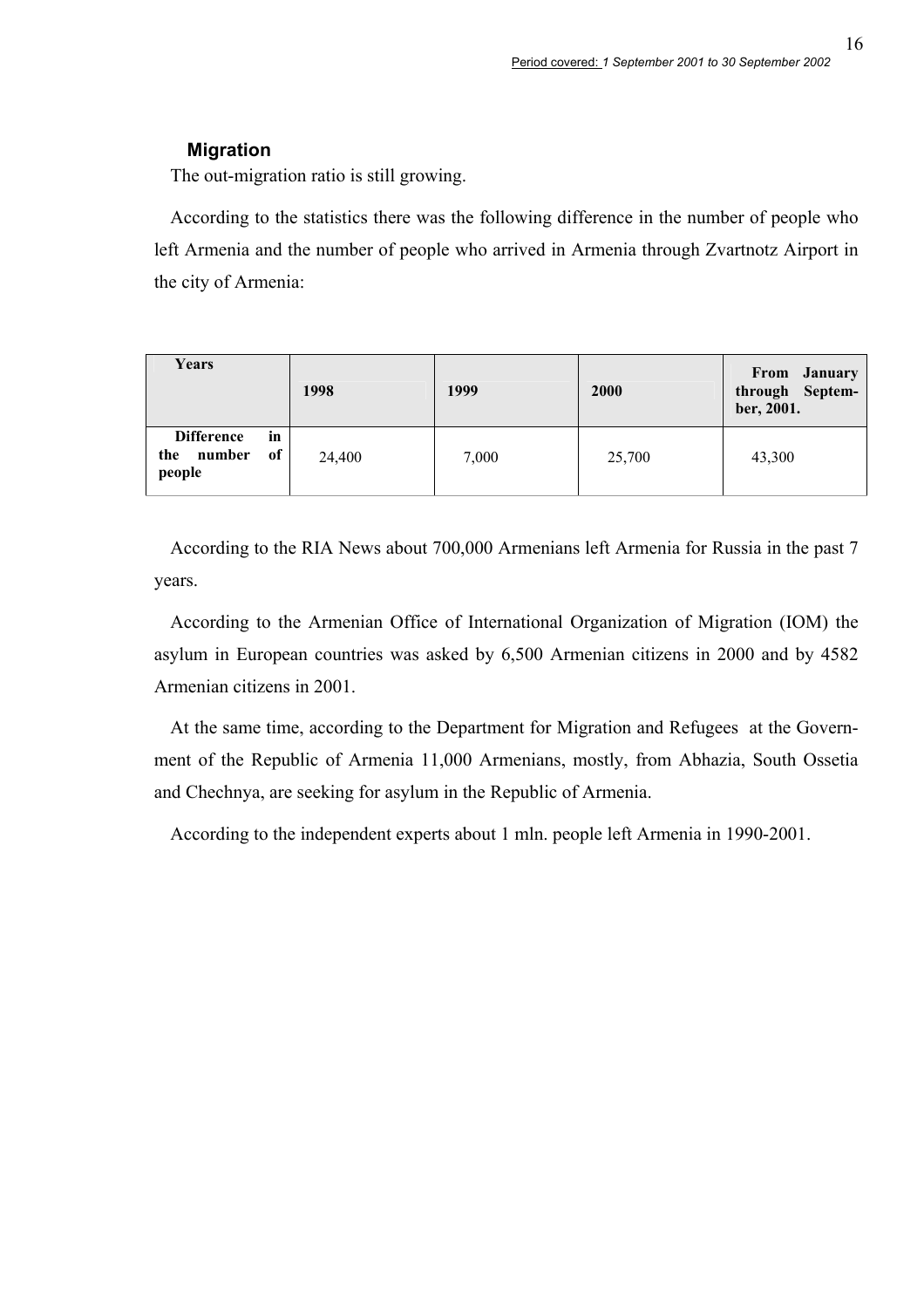# **Corruption**

The sociological investigations which were carried on by the NGO of Armenian Democratic Forum in cooperation with the World Bank covered the opinions of 400 respondents, including 53.3% of private entrepreneurs in the field of retail or wholesale trade and 14.3 % of those in the field of service, the prospects of upswing and development of business in the Republic of Armenia in view of their experience in registration of their private enterprises, registration of licenses for trade activities and mutual relationship with various oversight and service agencies.

The investigations showed that none of companies could do without bribing to be registered.

The officials of Tax Department, National License Committee, Sanitary and Fire Inspections, local self-governments and Pension Fund are those who take bribes most often. The officials of the above agencies used to require the amount of US \$ 85 in the average as a bribe.

After a company has been registered a license is required to put a company into operation.

25% of respondents had to bribe officials to obtain a license whereas 17.2 % of respondents had to apply for somebody's high protection.

According to the respondents the business activity is deterred in the Republic of Armenia by the following main factors:

- Imperfectness of tax legislation  $(57\%)$ ;
- Low purchasing power of population  $(46.8\%)$
- Corruption of government agencies (22.3%);
- Frequent inspections by control authorities  $(22.3\%)$ ;
- Bureaucratic procrastinations (22.3%); and

Permanent chaotic amendments to national legislation urging them to loop-holes to be sought in the active tax regulations to pass them over.

The entrepreneurs stated that the corruption was most peculiar to the government agencies charged to regulate and to control the performance of enterprises, namely:

- Customs  $(37.5\%)$ ;
- Tax Department  $(36.8\%)$ ;
- Offices of the Prosecutors (32.3%).

It is worth of mentioning that the entrepreneurs apply to court very rarely in case their rights are infringed (only 5.5%).

The entrepreneurs consider the corruptibility to be most inherent in such government agencies as the police (85.3%), the offices of prosecutors (84.8%) and the courts (83.0%).

"The black panel" of tax evaders which was published by the RA Ministry of State Revenues included 458 enterprises and organizations, but, in practice, many of them are the most prosperous in the Republic of Armenia and they either enjoy the protection of high-ranking officials or even are owned by them.

The following information was published by the press:

• The former RA President "saved up" about US \$ 153 mln. by himself during the term of his office, besides huge fortunes made by his brothers, other relations and intimates;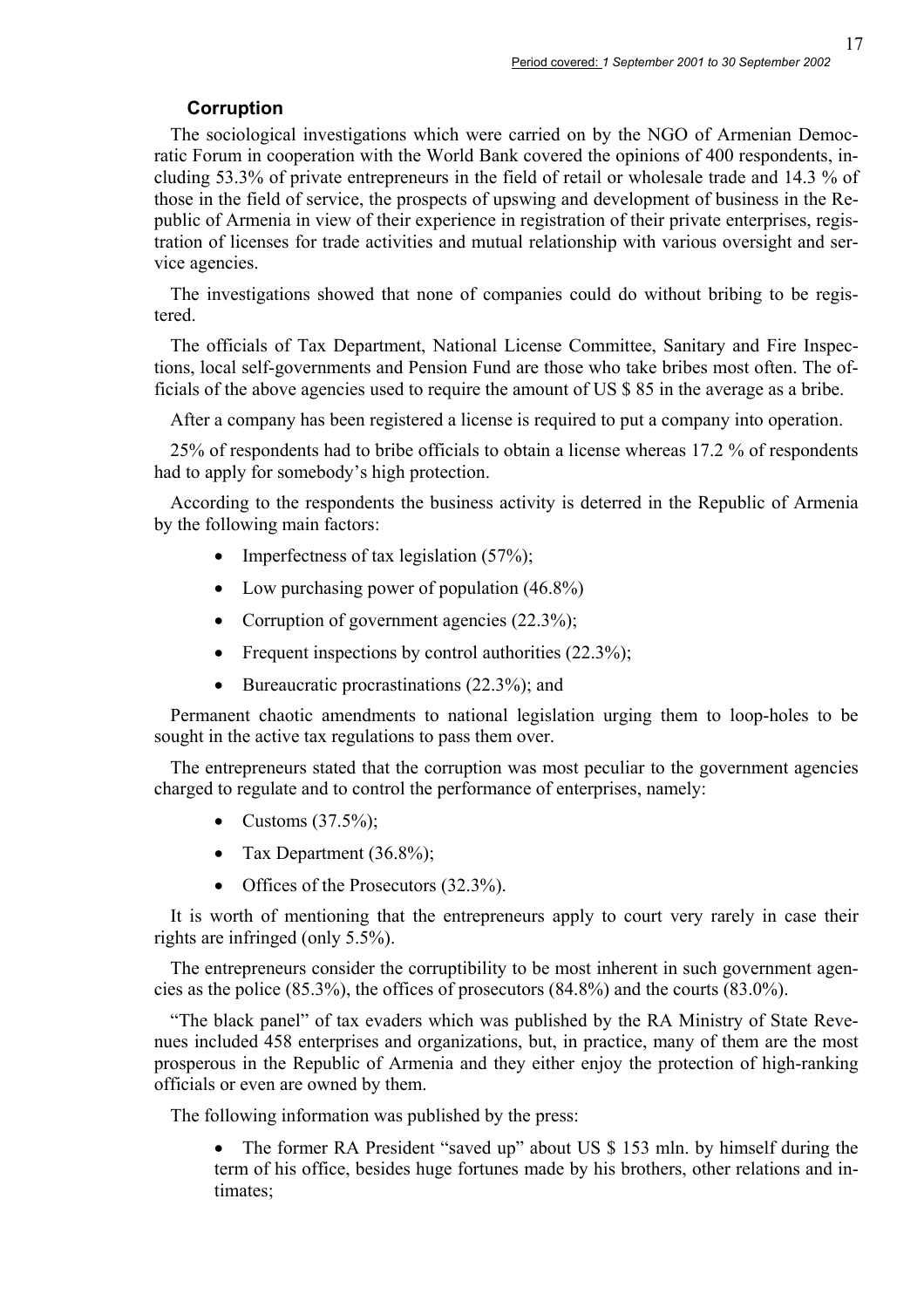18

• The actual RA Minister for State Property Administration lost US\$ 120 thsd. at the casino;

• Being in office the former RA Minister of Industry took possession of the property to the amount of US\$ 3 mln., including the stocks to the amount of US\$ 500 thsd. which are seized by the Office of General Prosecutor;

• The former RA Minister of Transport and Communication took possession of real estate to the amount of US\$ 5 mln., manage to open his own restaurant and the like.

In practice, all the former and the actual RA Ministers, many of the RA Prime-ministers and their Deputies, a lot of high-ranking officials, leaders of political parties and movements as well as the Deputies to the RA National Assembly should also be mentioned apropos this to replenish the ranks of remarkable figures who used to take advantage of their position.

It should also be noted that each key figure had/has his own machinery and extortion system.

In general, political struggle is pursued in Armenia not for whatever political, social or economic ideals, but for lucrative appointments.

Thus, the extortions are imposed even on parents for issuance of birth certificates on their children.

In one of the RA regions about 1 thsd. children have not had their birth certificates though many of them have already reached the age of 5. Their parents are not able "to redeem" birth certificates for lack of money.

"An Armenian Minister has never lived so well as now. He is wealthier than any successful entrepreneur for many times. A bribe has become as usual as shaking hands with other people when meeting them.

Every business may be started only on shares with a Minister. In Armenia the way to the prosperity lies through the possession of power.

Such a mergence of power and criminals has become tremendous by now". (The newspaper "Golos Armenii" ("Voice of Armenia") of 3 September 2002).

The newspaper "Aravot" ("Morning") reported on 106 profitable entities, such as stores, casinos and the like located in the most prestige streets in the center of the city of Yerevan which are either protected or possessed by Ministers, high-ranking officials or Deputies to the RA National Assembly.

It is worth of mentioning that many of those people are designated by their criminal or street nicknames.

As a matter of fact, the Republic of Armenia is "owned" by the personages, no matter whether they are of higher echelon or minor officials, who have the impudence to form a system of power based on corruption and affiliated to criminal authorities, moreover, they have no fear to strengthen this system with open impunity.

All this has been happening for quite a long period of time in sight of law-enforcement bodies and with their participation.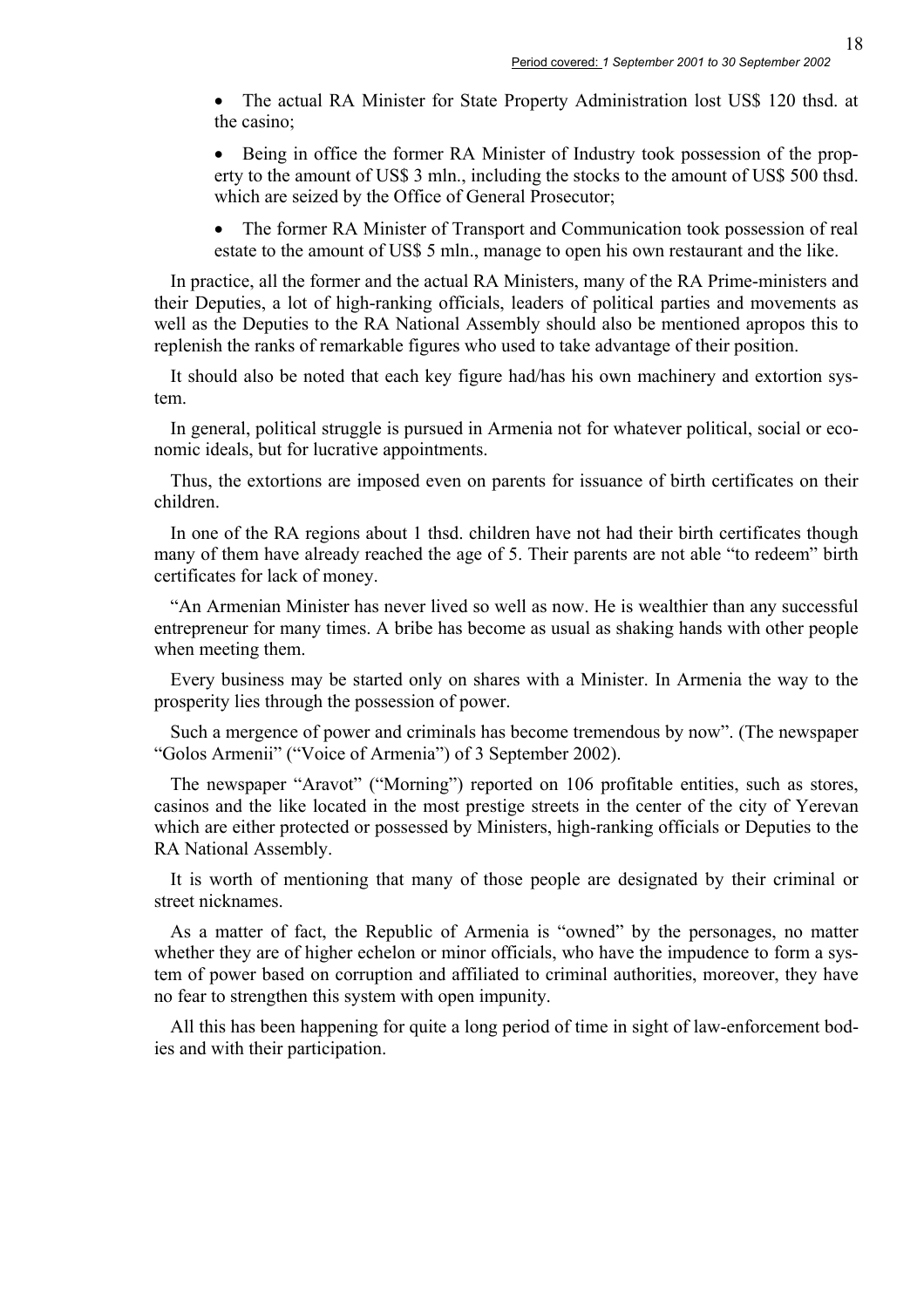#### **Justice Administration**

Just after the independence of the Republic of Armenia had been proclaimed its justice administration started undergoing the transformation from the system serving and protecting the ideological principles of administrative and political regime of previous times into the system protecting the private interests of high-ranking officials and their myrmidons.

According to the Constitution of the Republic of Armenia the judicial branch of power is independent, but in practice this declarative proclamation has entailed the formation of an obedient machinery to administer justice in favor of higher echelon.

The RA system of justice is always prepared to fill an order of higher executive agencies to protect their interests or to punish this or that zealous state official for his/her words or deeds shattering "the stable balance" of clan and corporative interests.

In response to such a loyalty of Themis's servants to their interests the higher executive agencies prefer to ignore the claims of wide sections of population and their complaints for corruptibility and corporatism within the system of justice.

For instance, M.Saghatelyan, the former head of the Department for Execution of Punishments at the RA Ministry of Internal Affairs (MIA), who joined "the irreconcilable opposition" in 2001 after he had been fired, made an attempt to denounce the actual RA President and RA Minister of Defense for arranging the shooting in the building of Armenian Parliament on 27 October 1999 bringing a false accusation against them.

M.Saghatelyan was under an accusation of the following for the period of his working at  $MIA<sup>+</sup>$ 

• He obtained a faked higher education diploma and produced it to the Staff Department of MIA to assume the military ranks of mayor, lieutenant-colonel and colonel which were consecutively given to him.

• He also obtained a faked higher education diploma for his cousin A.Martirosyan to assist him in his advance in office at the MIA.

• He used to exceed his commission handling the victims with violence. After V.Dorrogonov and R.Zoryan had been caught when making a failed attempt to escape he himself beat the two convicts so severely that broke Zoryan's arm. Then he ordered to hose R.Zoryan and to leave him undressed outside in the cold weather. Some days later, on 13 November 1994, R.Zoryan died.

• He also showed himself in the beatings of the former high-ranking officers of the RA MIA when they were detained in the Botanical Gardens on 21 June 1995 ("The Black Colonels' case").

• On 26 September 1996 he himself beat the Deputies to the RA National Assembly, representatives of the opposition who disputed the faked elections of the President of the Republic of Armenia.

• He beat M.Mkrtchayn detained for the shooting in the building of Parliament under the case of "27 October" to his death in the investigation cell.

It is obvious that the above accusations could have served as solid legal grounds to institute criminal proceedings against M.Saghatelyan ever since his early days at in the RA MIA.

But Themis started responding only in the beginning of 2002 when M.Saghatelyan proved to threaten the authorities.

Here is another case of similar kind.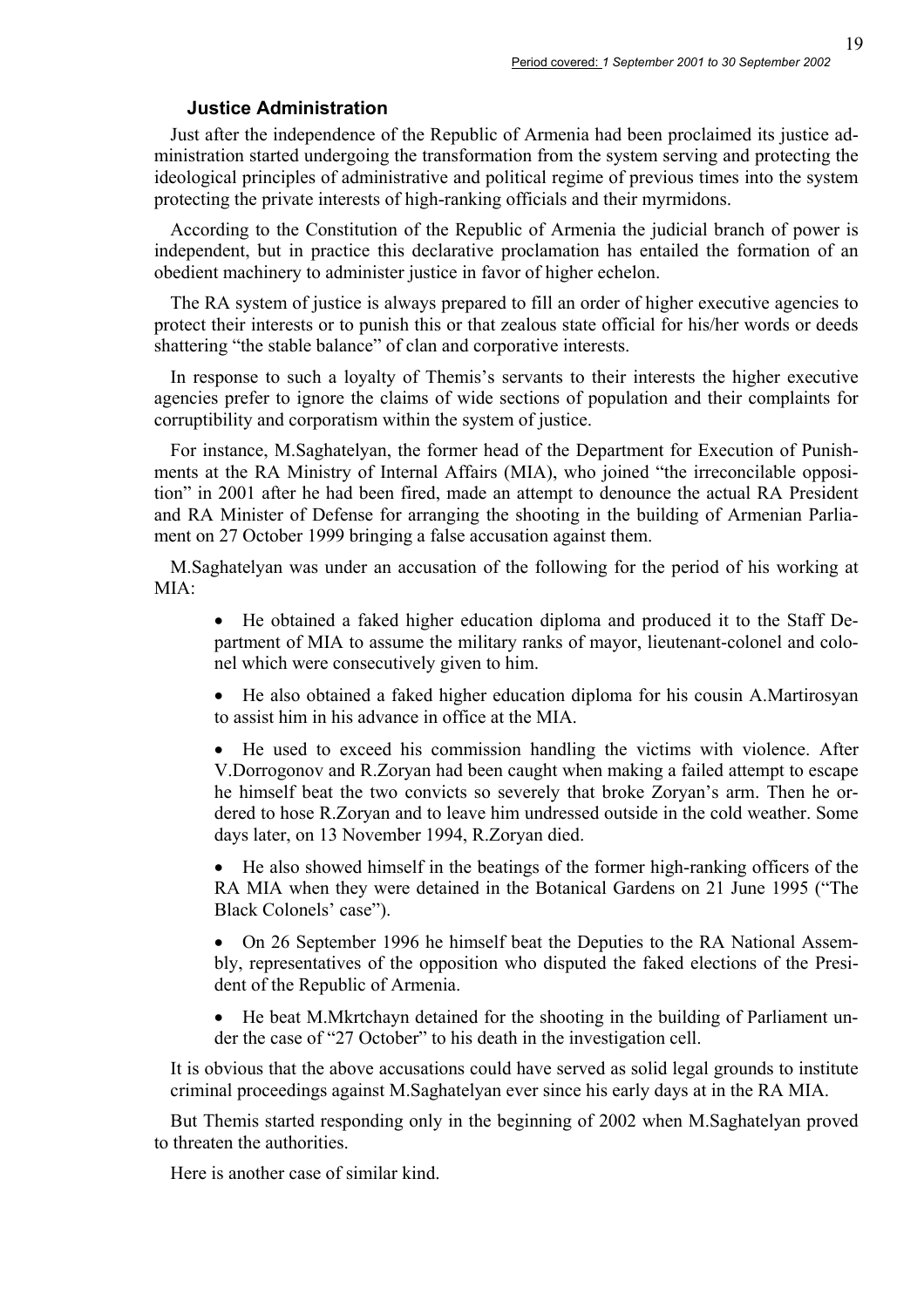In September of 2001 P.Poghosyan, a citizen of the Republic of Georgia, died from the head injury.

As a result of investigation the accusation was brought against A.Harootiunyan, the RA President's body-guard who was condemned to suspended sentence of one-year imprisonment. Thus, the homicide happened in reality, but the sentence turned out to be suspended.

After the sentence had been passed the counsel for the plaintiff told that the case had been lost by everybody, namely, the victim party he represented to an action at law, the RA President and the whole Armenian society.

There are a lot of such cases disturbing the public opinion, but the cases of ordinary people who have no opportunity to enjoy their right to be protected by Law remain in the shadow unknown to public.

The impartiality of Themis is to a great extent negatively affected by the interests of clans and families to be protected by the system of government in the Republic of Armenia.

A lot of state officials of government and executive agencies, law-enforcement and judicial bodies, and local bodies of government (self-government) are directly related to each other by family or marriage ties, and occupying leading positions they are able to block any decisions to be taken against the interests of their family, clan or the like.

The corporative interests tend to be protected by the system of justice in threatening volume.

"The caste solidarity" within the system of justice affords no opportunity for bringing the performance of judges under effective public control.

For instance, the Office of the Prosecutor instituted legal proceedings against K.Kazaryan, the former judge of the court of first instance in one of communities in the city of Yerevan.

The violations, which were committed by K.Kazaryan as a judge during the hearing on a case regarding the possession of an apartment underlay the criminal case # 62227300 of 19 April 2000.

The convincing evidence was given to the collusive forgery made by the judge.

The corpus delicti was accepted by the Prosecutor, but the case was dropped "for the amnesty taking effect". This decision was appealed to the Office of the General Prosecutor.

Though the facts evidencing to the violations made by the judge were confirmed as liable to punishment according to the RA Criminal Code by the investigator for particularly important cases of the Office of the General Prosecutor in his written decision the case was dropped "for lack of corpus delicti" stated by him in the same decision.

Nevertheless, now K.Kazaryan is in office as a judge of the Court of Appeals.

Over a dozen of appeals were made to different instances by the claimant for the restoration of justice. In response to numerous appeals to the Office of the General Prosecutor, to the RA Ministry of Justice and even to the Council of Justice headed by the RA President the national NGOs who had made those appeals used to have the only recommendation "to apply to the RA Ministry of Justice". However, the RA Ministry of Justice is unwilling to punish the judge for the crime committed by her. Moreover, this judge has been promoted.

A lot of similar examples may also be brought.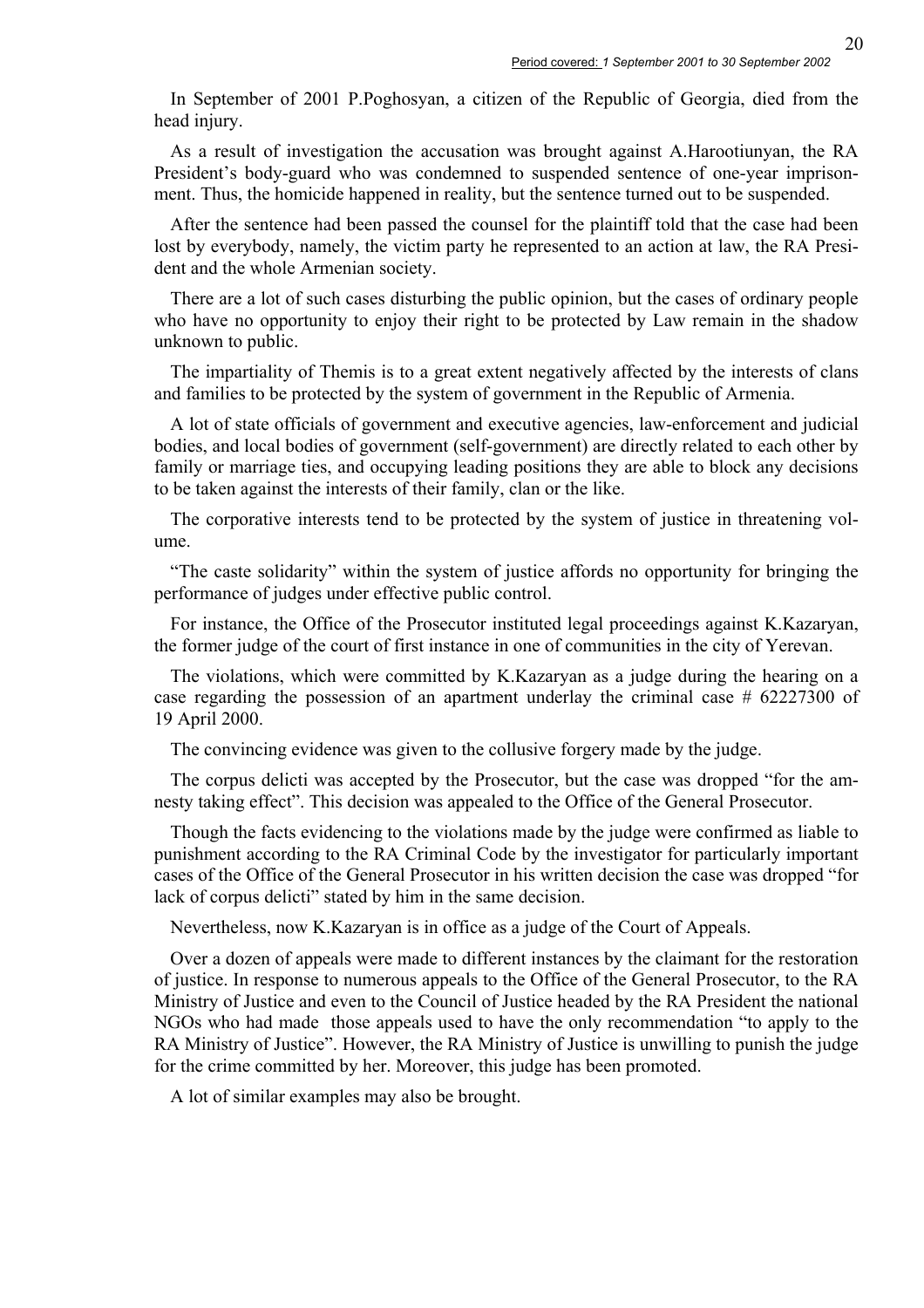#### **Law-enforcement system**

The RA law-enforcement bodies are suffering from the same "diseases" which are peculiar to the system of justice.

The results of many sociological investigations showed that the level of corruptibility within the law-enforcement bodies was similar to that within the system of justice. And corporatism and common mutual guarantee also appear to be the same.

The appeal of the Committee for Human Rights at the RA President was satisfied by the Working Group of the RA Office of the General Prosecutor established on 13 July 2001 to investigate the acts of violence used by the officers of the Office of the Military Prosecutor and the Military Police.

The facts of lawlessness were confirmed by the Working Group in its report on 15 criminal cases investigated regarding to some of them.

However, it looks strange that the acts of violence used by the officers of the Office of the Military Procurator and the Military Police "were noticed" by the Office of the General Prosecutor and by other government agencies only after the General Military Prosecutor had started actively speaking on the side of "irreconcilable opposition".

The newspaper "New Times" of 23 March 2002 reported on the brutal murder of a soldier in one of military units. This tragedy could have been considered an accident as usual unless there had been some peculiarity. The murdered soldier was an activist of the action against the conscription of post-graduates, one of 50 paying post-graduates who were additionally admitted into post-graduate course.

In November 2001 they undertook an overt action against their conscription and put into court.

However, they were not left to expect legal proceedings.

On the contrary, all the fifty post-graduates were immediately conscripted, and one of them was beaten to death.

On 24 August 2002 the founders of the Abovyan TV-company together with their executive director were beaten by a group of unknown persons in the company office.

The investigator who came to the office of the company on the following day offered the executive director to go to the District Department of Internal Affairs. According to the executive director she was met there by the Mayor together with one of those people who had attacked the office of the company a day before, and the Mayor began threatening her and her sons in the presence of the representatives of law-enforcement bodies. Besides, the content of her claim was amended by the staff of the district Department of Internal Affairs without her permission and the forensic medical examination of her was dragged out in every possible way.

On 30 August 2002 at the press-conference in the city of Yerevan the executive director of the Abovyan TV-company charged the Mayor with individual responsibility for the incident on account of being bitterly criticized for his deeds in office.

(Press Club Weekly Bulletin of 3 August – 6 September 2002).

According to the results of sociological investigation which was made by one of the research organizations at the request of the World Bank only 2% of representatives of various social groups reported on their trust in the RA law-enforcement system.

The latest investigations showed that the lack for legal protection of citizens appears to be the predominant factor of high rate of migration together with other social and economic factors.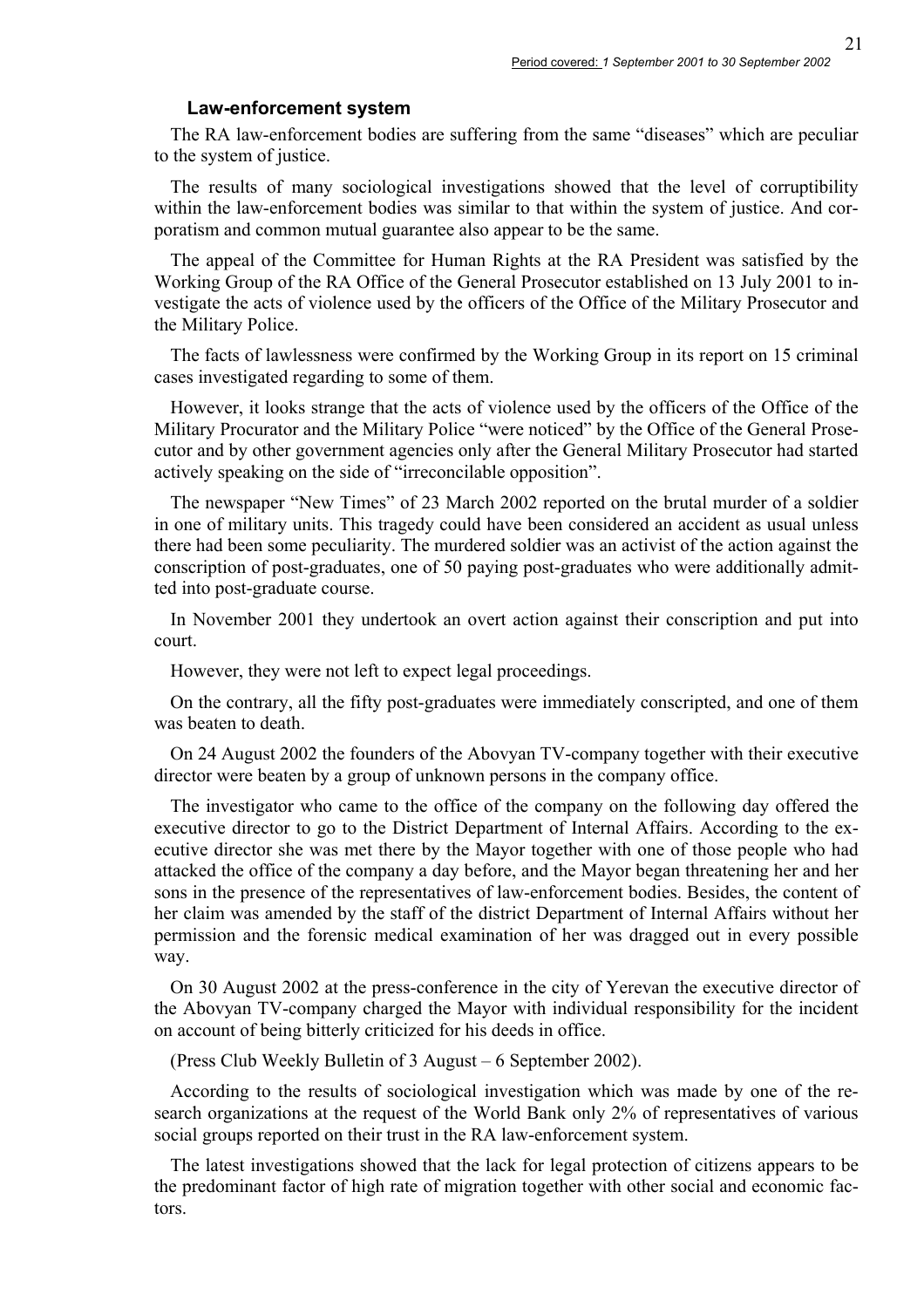# **Actual Situation in Respect to Human Rights and Freedoms in the Republic of Armenia**

Fundamental Human Rights and Freedoms Proclaimed in the Constitution of the Republic of Armenia

## **Actual Situation**

# **1.** *The right to be equal*

This right is far from being observed.

The Law is mainly used to protect those nepotic clans or criminal factions, which have their members in the government agencies as holders of offices or in the regions as non-official possessors of populated areas.

 For instance, the villagers of the village of Tsovinarh in the region of Vardenis have made numerous claims on their village elder for demanding bribes from them for allotment of agricultural lands, for misappropriation of humanitarian aid which was provided to the victims of absolute drought by international organizations, for arbitrary raise of charges for irrigation water, for forgeries and for many other criminal actions aimed at his personal enrichment. They have been making appeals to all the RA law-enforcement bodies urging them to institute criminal proceedings against their village elder.

**2. The right to life** The moratorium on the execution of death sentences is still in force.

> However, the public-opinion poll showed that Armenian people considered any murderers to be worth of capital punishment.

> As many as 120 people died by violence in the Republic of Armenia in 2001.

> The revocation of capital punishment in the RA Criminal Code would be treated as an unpopular step of the RA actual President as the public which is incessantly provoked by "irreconcilable opposition" calls for capital punishment to be inflicted on the persons guilty of shooting down the members of the RA Government and the RA Parliament on 27 October 1999. The public opinion is also formed under the influence of atmosphere of lawlessness and arbitrariness when the individuals who are guilty of murders used to be acquitted (e.g. the murders of servicemen in consequence of non-combatant relations in the army, the murder of the citizen of Georgia committed by the RA President's body-guard and the like).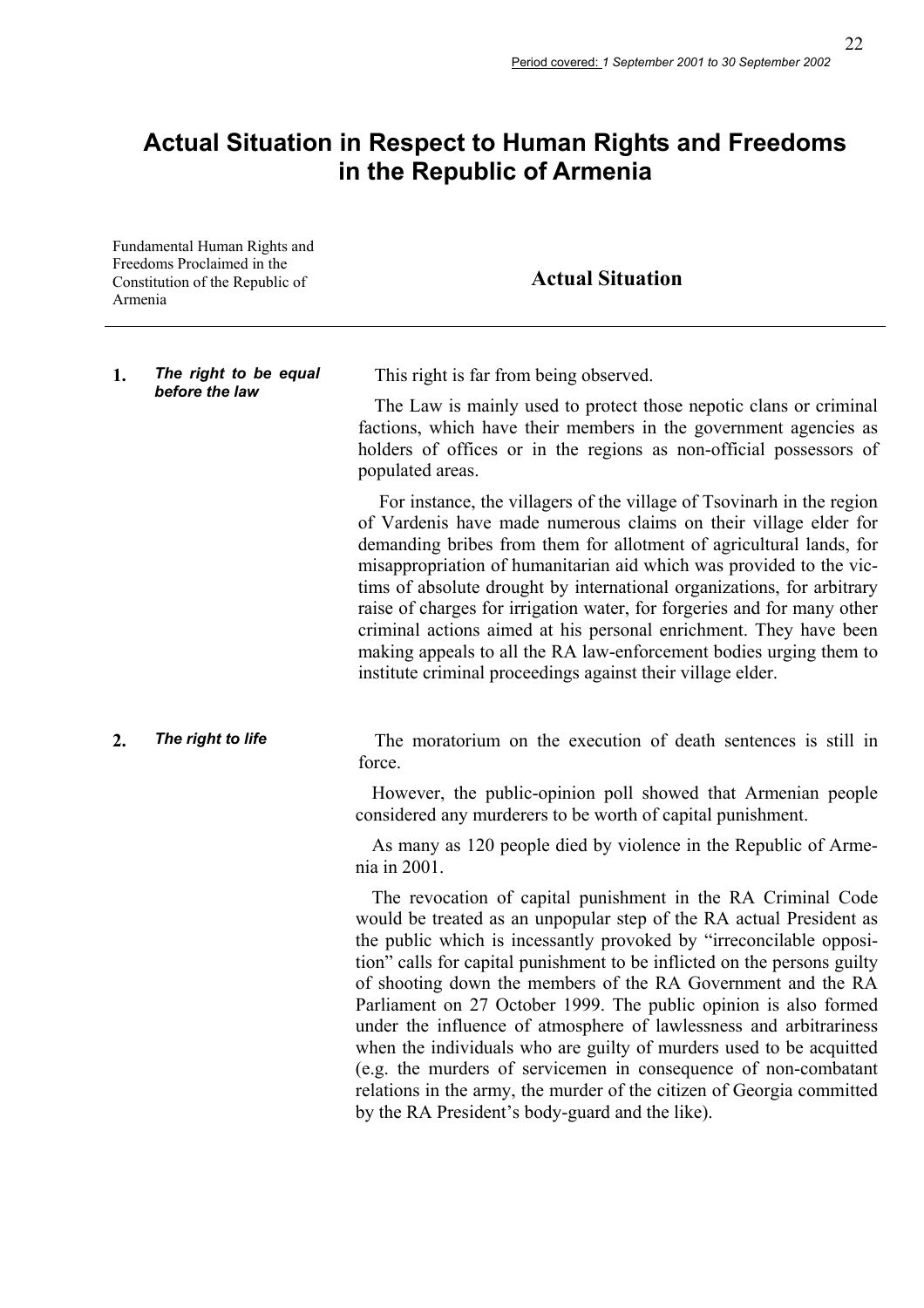#### **3.** *The right to liberty and security*

This right used to be violated everywhere, especially, in rural areas and small towns of the Republic of Armenia.

The arbitrariness of the officers of law-enforcement bodies appears to be unlimited in the RA regions.

Most of people are so intimidated that they are ready to testify against anybody under psychological or physical pressure. This factor is used by different local factions, especially during the electoral campaigns to local bodies of self-government.

The situation appears to be somewhat different in the capital city of Yerevan.

The opposition is being formed in the course of struggle for power.

The governmental authorities used to institute criminal proceedings against the members of opposition for the actions, which had been previously taken by them being in an office under Government. In its turn, the opposition used to treat those cases as political persecution.

The fact is that the law-enforcement system is used for the sake of authorities to protect their interests leaving ordinary people without any protection.

This right used to be violated everywhere.

For instance, the criminal proceedings against M.Madoyan, a servicemen, for the murder of A.Adamyan, a soldier, were completed on 13 November 2001 with the conviction of M.Madoyan.

But in order to force a confession the defendant had been beaten so severely that he had to be sent to hospital with a diagnosis of malaria which was made by the investigator (no matter how strange it would have been), but was not confirmed by the doctors when they examined him.

All the above circumstances were ignored by the judge when he sentenced M.Madoyan to a ten years' imprisonment.

There are a lot of similar cases which might be brought as examples.

This right is proclaimed, but it is not observed in practice.

Most frequently this right is violated by local authorities of municipalities in remote areas of the Republic of Armenia.

The villagers of some rural communities of the region of Vardenis are quite impotent against arbitrary rule of the staff of local bodies of government and self-government interfering with their privacy whenever they want.

For instance, on 24 August 2002 a 78-aged refugee, his wife and his son were beaten by their village elder of the village Geghamabak in the region of Vardenis. The victims together with other villagers

**4.** *The right not to be subjected to torture or to cruel, inhuman or degrading treatment or punishment* 

**5.** *The right not to be subjected to arbitrary interference with his privacy, family or correspondence.*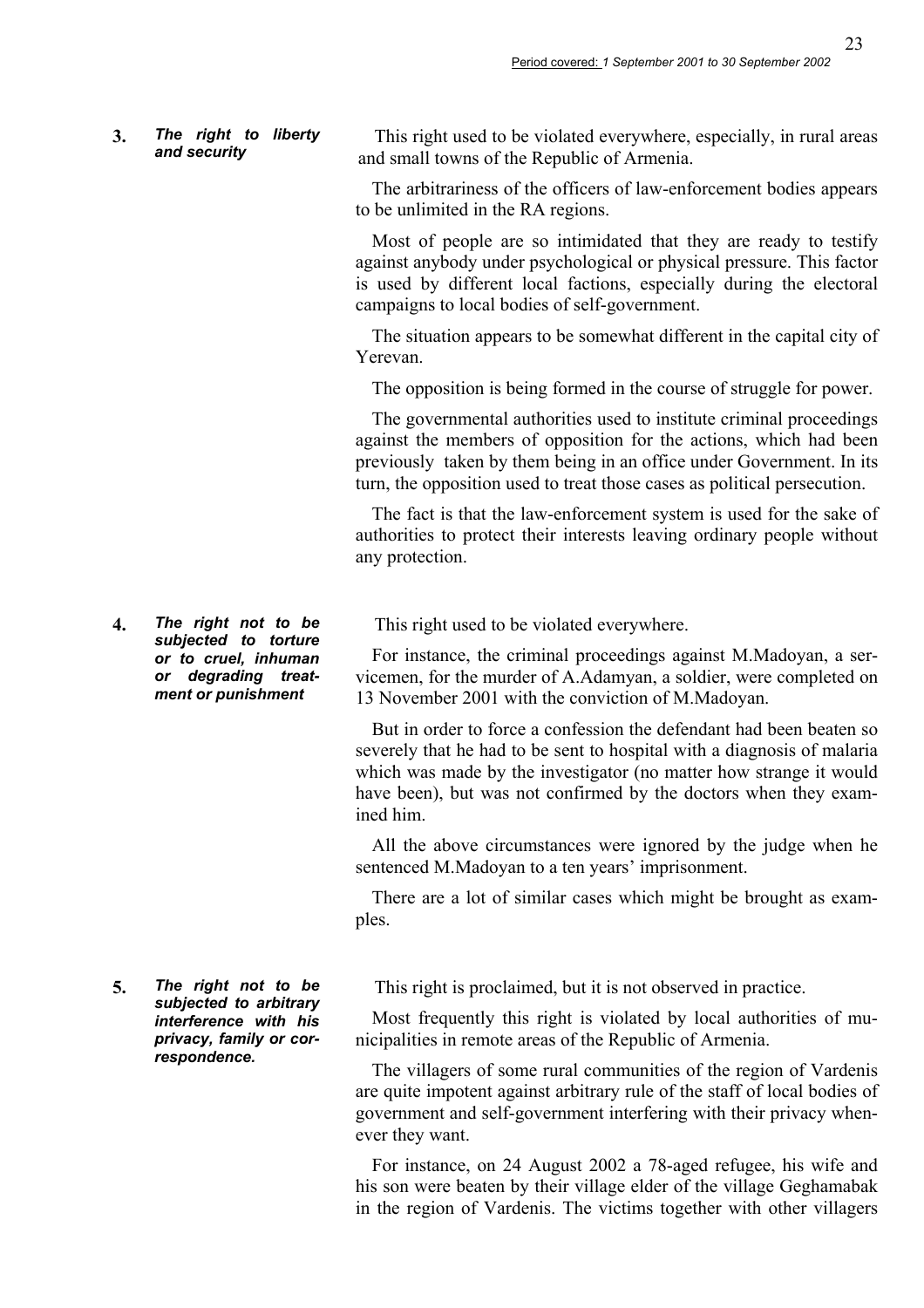have repeatedly applied to regional law-enforcement bodies for help and protection. But the clannish and criminal system of mutual guarantee among the staff of local law-enforcement bodies and of local bodies of self-government leaves no chance for common people to exercise their right to protection.

The same village elder together with the officers of regional lawenforcement bodies exerted physical pressure upon another refugee who made attempts to apply to law-enforcement bodies for the defense of himself and his family from the village elder's relatives encroaching upon his family's privacy.

This right is violated in case somebody's possession of housing appear to impede the interests of other people; it especially applies to refugees' housing.

For instance, in 1988 the family of L.Babajanova, a refugee from the city of Baku, Azerbaijan, moved in the room unsuitable for housing in the block of flats #8 in Moskovyan street in the city of Yerevan.

The Babajanovs have managed to settle and even to put their housing in capital repairs for their 12-years stay in Armenia. Now their housing is assigned to A.Mardoyan, the former security to the former RA President, who has the law-enforcement bodies on his side. This judicial case was falsified; and the falsifiers themselves confessed of it.

The law-enforcement system, especially in remote areas of the Republic of Armenia, is quite unused to operating within the framework of the RA actual legislation.

Every citizen may move about and choose his residence place in the Republic of Armenia provided the housing is available.

The RA legislation includes this right set forth in the following RA Laws: On NGOs, On Non-Governmental and Political Organizations and Movements; On Freedom of Conscience and Religion, and others.

The only religious organization which has not been registered by the RA Ministry of Justice is the Jehovah's Witnesses due to inconformity of provisions of their constituent documents to the RA legislation.

22 young men of military age, the members of Jehovah's Witnesses were convicted for evading military service.

By order of the European Council the RA National Assembly considered the RA Draft Law on Alternative Military Service, but the presented version proved to be immoral and reactionary.

**6.** *The right not to be subjected to arbitrary interference with his home* 

- **7.** *The right to freedom of movement and residence*
- **8.** *The right to freedom of thought, conscience and religion*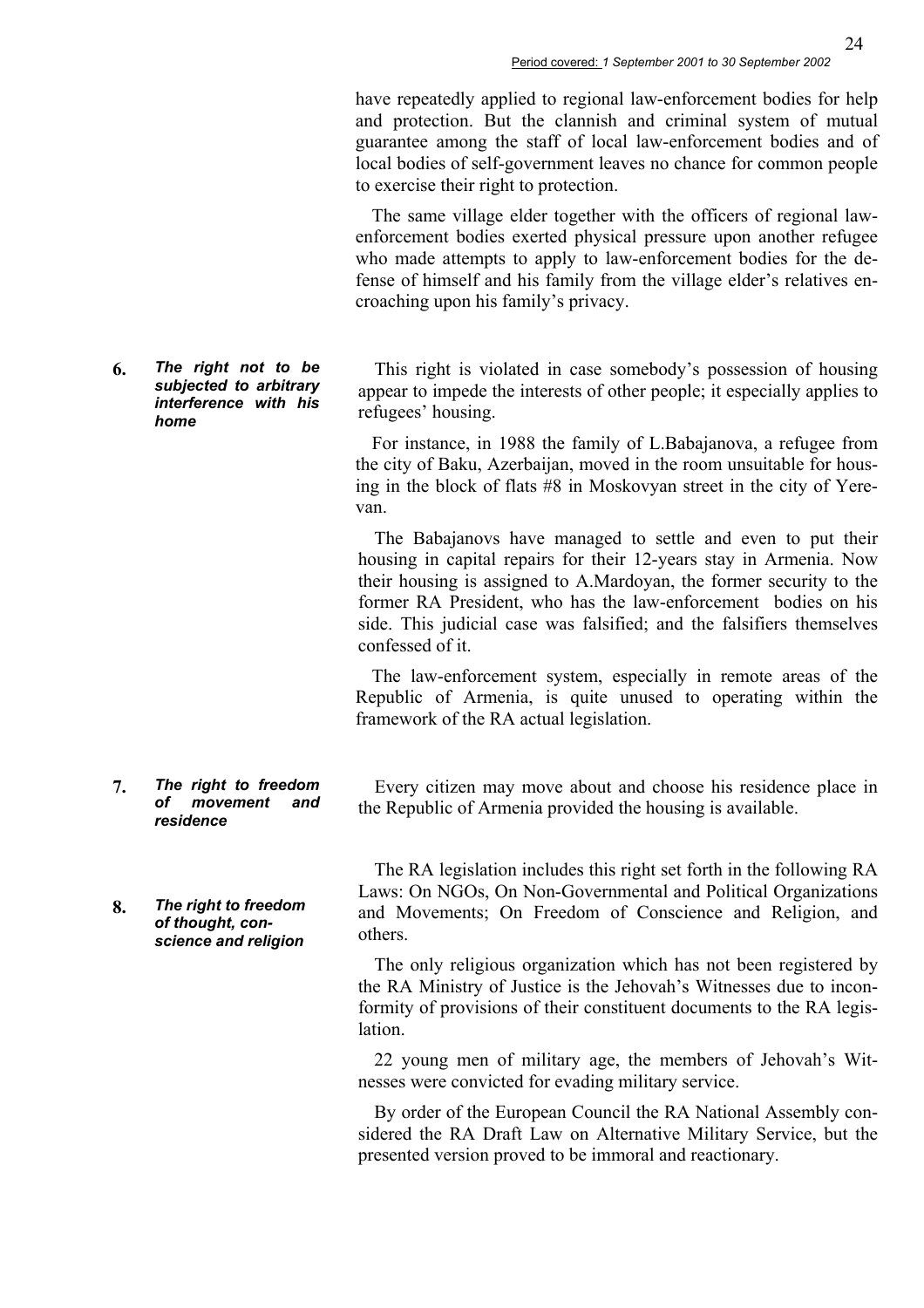# **9.** *The right to freedom*

This right is observed, but there are not any independent organs of mass media in the Republic of Armenia. The organs of mass media are engaged by political coalitions, the power Ministries or some corporative factions.

Currently the regional authorities are tending to put powerful pressure upon regional organs of mass media.

For instance, the executive director of the Abovyan TV-company was beaten by a group of criminals "by order" of the Mayor of the city of Abovyan for a series of critical telecasts about him.

Actually, in the RA regions the local kinglets have bent all the mass media to their interests providing them with financial aid.

The "A+1" TV-Channel together with the Noahyan Tapan Information Agency were deprived of their telecasting channel for the formal reason of inconformity of the presented documents to the conditions of contest for this channel.

At first the Noahyan Tapan Information Agency was deprived of telecasting channel for improper drafting of their agreement with a private company representing the channel on leaseholding terms, and the now "A+1" TV-Channel is treated in similar way.

But oppositional parties have removed the above difficulties of media from the field of law into the field of politics using these problems in their favor during their electoral campaigns.

"On 22 August 2002 the Central Election Committee of the Republic of Armenia adopted a resolution on accreditation of journalists to report on municipal elections to be held in October of 2002. In accordance with newly established procedure any organ of mass media is entitled to accredit two journalists at the Central Election Committee and two journalists at the District Election Committee each. This resolution does not conform to the RA Election Code." (after the Yerevan Press-Club Weekly Bulletin of 3 August - 6 September 2002).

**10.** *The right to association with other people*  This right is observed.

This right is observed in accordance with the RA actual legislation.

- **11.** *The right to freedom of peaceful assembly, meetings, processions and demonstrations*
- **12.** *The right to take part in the government of his country*

This right is proclaimed in a declarative way.

In the first instance this right should be exercised through free and fair elections as well as through national referenda for urgent and vi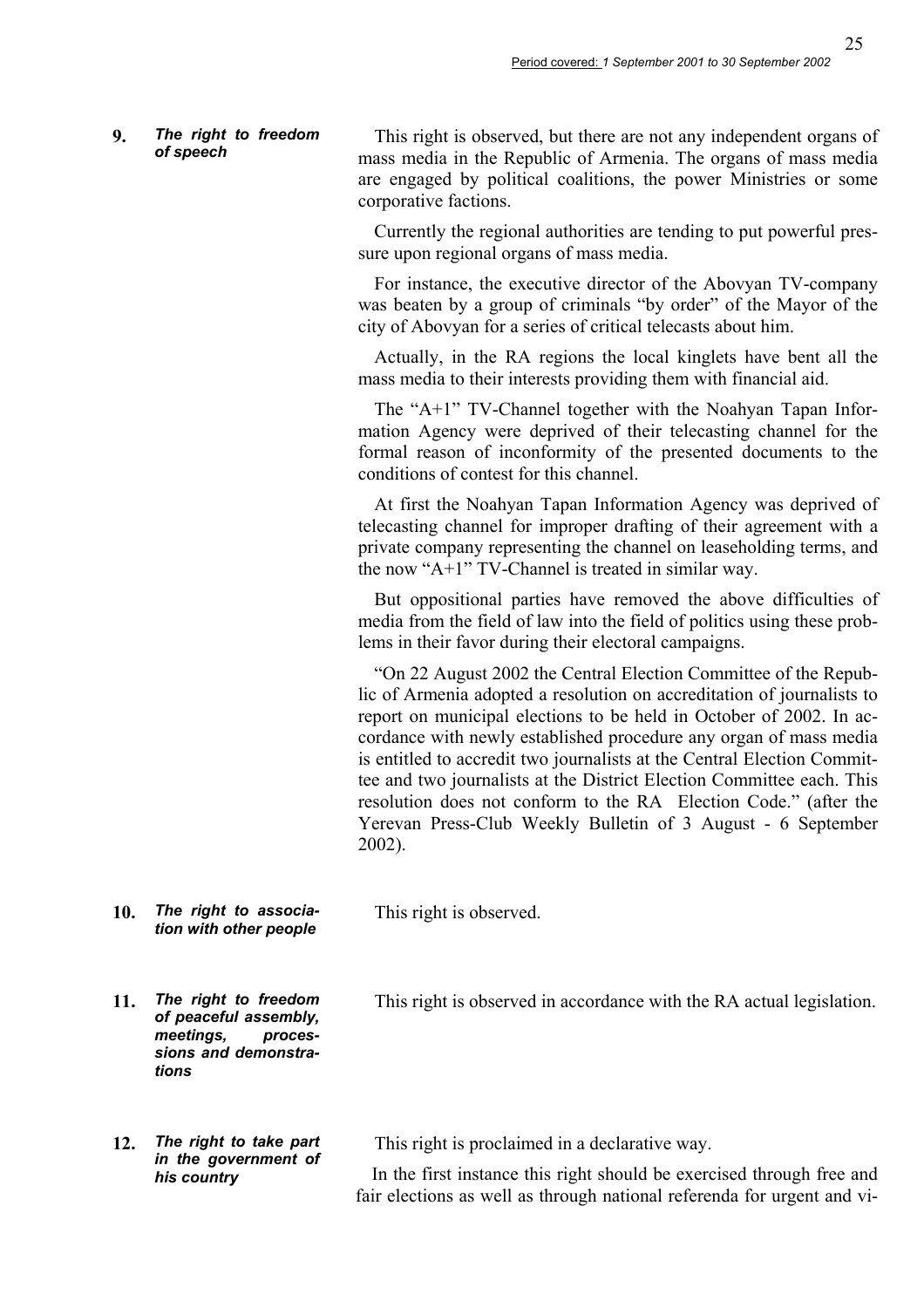tal problems of the state and the society.

In 12 years of Armenia's "new history' two referenda were held, namely, on the independence of the Republic of Armenia and on the Draft Constitution of the Republic of Armenia.

Free and fair elections must be ensured by proper legislation based on the principles of democracy and by administrative resources to be used during electoral campaigns in accordance with their nature.

The RA Electoral Legislation is making progress towards its improvement to be up to European standards, but as to administrative resources the methods of their application used to be modified from elections to elections by nepotic clans and criminal factions longing for power in the most extravagant way.

The most important person who may influence the electorate in rural areas appear to be a village elder.

The villagers used to vote for a candidate depending on their village elder's belonging to this or that nepotic clan or criminal faction.

The competitive factions used to unleash "the hardest skirmish " during the electoral campaigns to local bodies of self-government applying dirty technologies, forgeries, criminal disputes and other methods.

For instance, according to the villagers of the village of Geghabak in the region of Vardenis their village elder invited his relatives and friends from the regional center to vote for himself, and thus he was elected for the next term of office.

Having relations and being on friendly terms with the staff of lawenforcement bodies of the region this village elder intimidated the indigenous villagers, and their reports on forgeries and injustice during the elections were neglected by regional authorities and authorities of the marz.

The results of elections in small towns and in the capital city of Yerevan depend, to a great extent, on the chairmen of Election Committees at various levels with regard to whose interests they protect.

The elections which had been held in Armenia for the past 10 years showed that the Chairman of the Central Election Committee used to execute a political order of ruling authorities and to form the results required by certain ruling factions or individuals.

During the elections of various levels a lot of dirty technologies are used, such as bribery of electorate, intimidation of electorate through local criminal authorities, pressure of law-enforcement bodies on electorate and administrative pressure, e.g. through a threat of being fired or deprived of the right to agitation via mass media, or of being deprived of water- or power- supply and others.

**13.** *The right to free* 

The right is proclaimed in a declarative way.

Though every citizen has the right to free choice of employment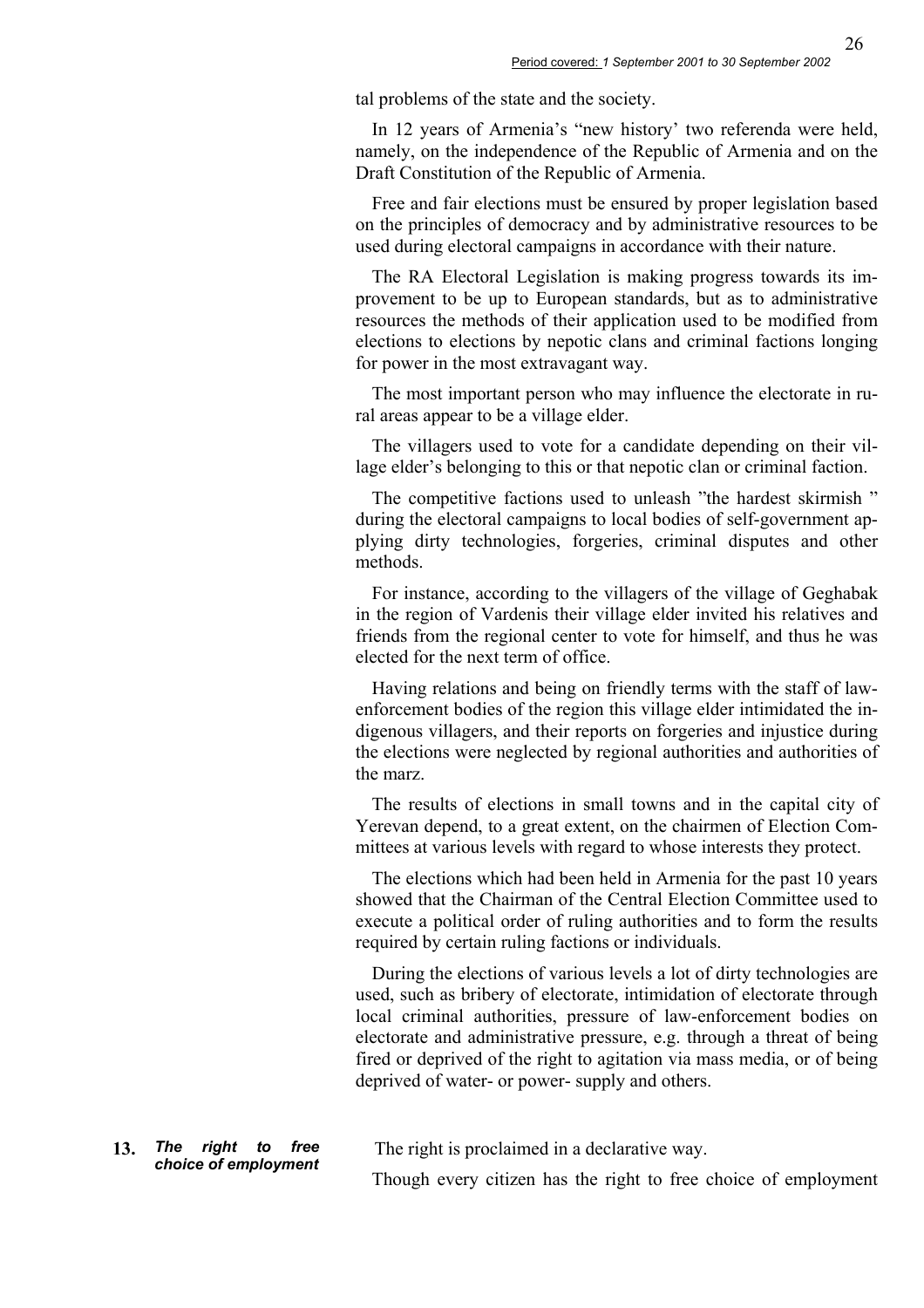27

there is not any labor market in the Republic of Armenia

**14.** *The right to own property and succession* 

**15.** *The right to adequate standard of living, including housing* 

The right is observed. However, many problems of ownership or inheritance remained unsettled by succession of socialist system; and since they were not settled or processed in due time some judges prefer their own interests to the law to be protected when judging them.

The right is not observed.

According to the World Health Organization Armenia, Moldova, and Georgia are the poorest countries in Europe.

According to the WHO Annual Report the ratio of Gross Domestic Product per capita, estimated by the parity of purchasing power in Armenia, totals US \$ 2.2 thsd.

The thesis of inconformity of statistics regarding the growth of GDP for the year of 2001 and for the first 6 months of 2002 was justified in the above of survey of social and economic situation of the Republic of Armenia.

According to independent experts over 5 thsd. children are not able to go to school for lack of shoes, clothes and money for school necessities and text-books.

At the meetings with villagers in mountain villages some parents told that their children would not be able to survive for lack of food during the coming winter season.

This right is proclaimed in a declarative way.

The system of social security appears to be immoral and vicious (see the survey of social ad economic situation in the Republic of Armenia).

**17.** *The right to medical care* 

**16.** *The right to social security in the event of old age, disability, sickness, widowhood and unemployment* 

> The RA Government has not developed any clear policy of reforms in the field of health care and medical service of population.

> The RA Ministers of Health have been permanently changed for the past years, and for the term of office each Minister's mind had been occupied by the mere idea of being employed after inevitable resignation.

> The reforms of health care system aimed to raise its efficiency, which have been drafted by the RA Government, appear to be faulty as the people in remote villages of mountain regions will not be able to apply for timely medical assistance.

> Besides, these reforms stipulate to dismiss 25,000 – 35,000 medical workers.

> Moreover, as a result of mass migration from Armenia the standard of professional competency of medical personnel has considerably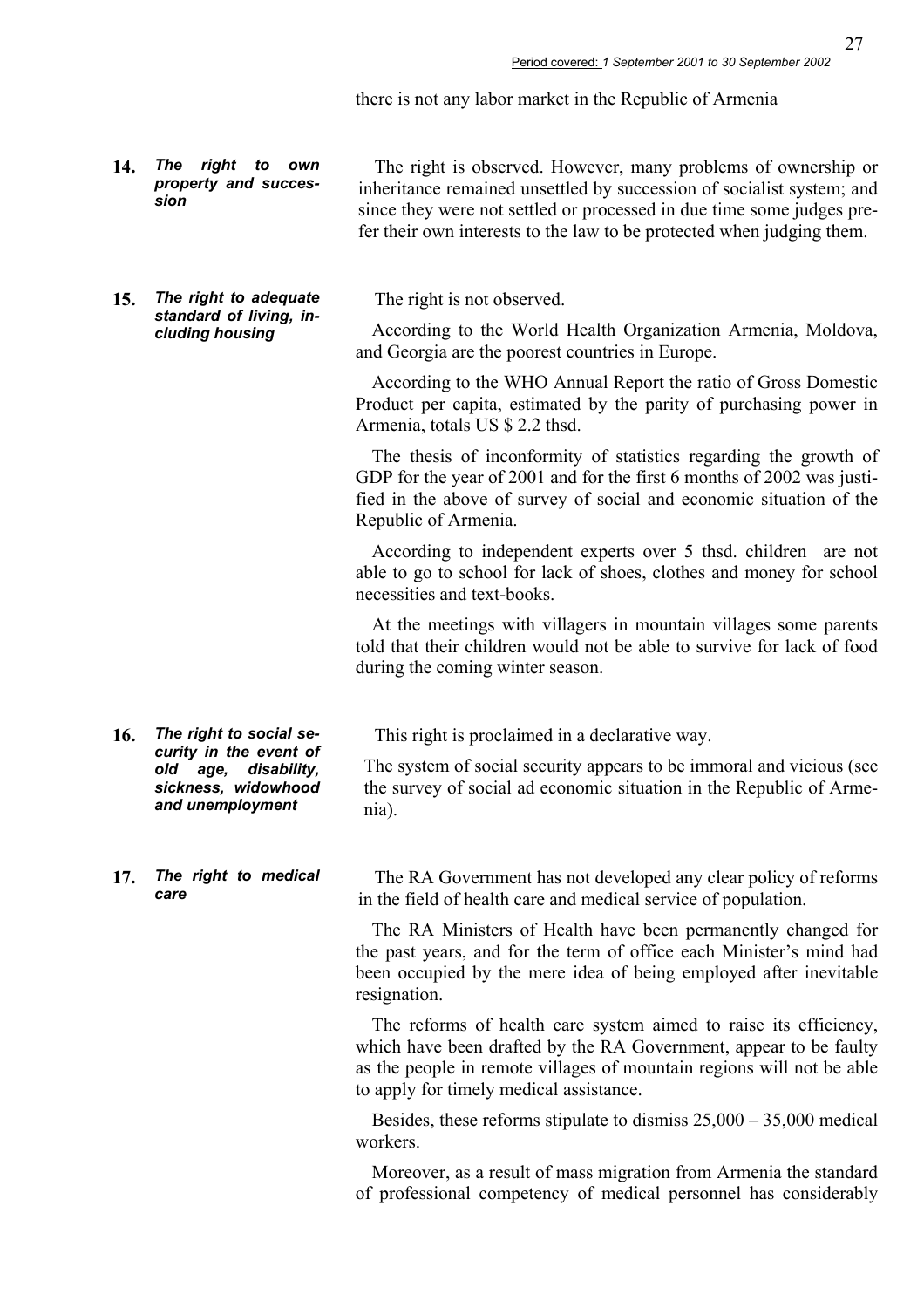degraded.

Besides, the RA regions are not supplied with necessary pharmaceutical products and medications.

18. **The right to education** The general elementary education of children is hampered by a very low standard of living. A great number of parents cannot afford sending their children to school for the lack of money, especially in rural areas.

> Most of school-leavers cannot afford the higher education due to its expensiveness.

**19.** *The right to defend one's own rights and freedoms* 

Though this right is proclaimed it may be exercised only by certain individuals or groups of people.

As a rule, the RA system of justice is always ready to protect the interests of authorities or of those people who are prepared to bribe.

In accordance with the principles of mutual guarantee unofficially applied by the system of justice the claims against certain officials of authorities are repudiated.

Even if the decision is taken in favor of a claimant who has made a claim against authorities to the court of first instance this decision cannot be put into life remaining "on the paper", or this decision is repudiated by the Court of Appeals.

**20.** *The right to a fair and public hearing by an independent and impartial tribunal* 

Actually, the legal proceedings are always held openly and publicly except for the cases of closed court proceedings stipulated by special reasons.

However, in practice the attendance may be restricted in view of insufficient space for public as 90% of offices in the courts are too small, improper and out of sanitary standards.

Despite the sweeping reforms of judicial system it should not become independent and impartial for a lot of different reasons of moral, cultural, social, political, legal or procedural nature.

**21.** *The right to legal assistance and to a lawyer when being arrested, taken into custody or charged with a crime* 

This right is declared in all the RA Laws regulating the performance of the whole law-enforcement system.

But the practice shows the following:

- 1. Investigative agencies are not concerned about the enforcement of this right.
- 2. The attorneys of attorney associations who practise law should be paid by their clients. Thus, their service appears to be inaccessible to wide sections of population.
- 3. The attorneys who are represented by law-enforcement bodies, as a rule, do not wish for spoiling relations with their